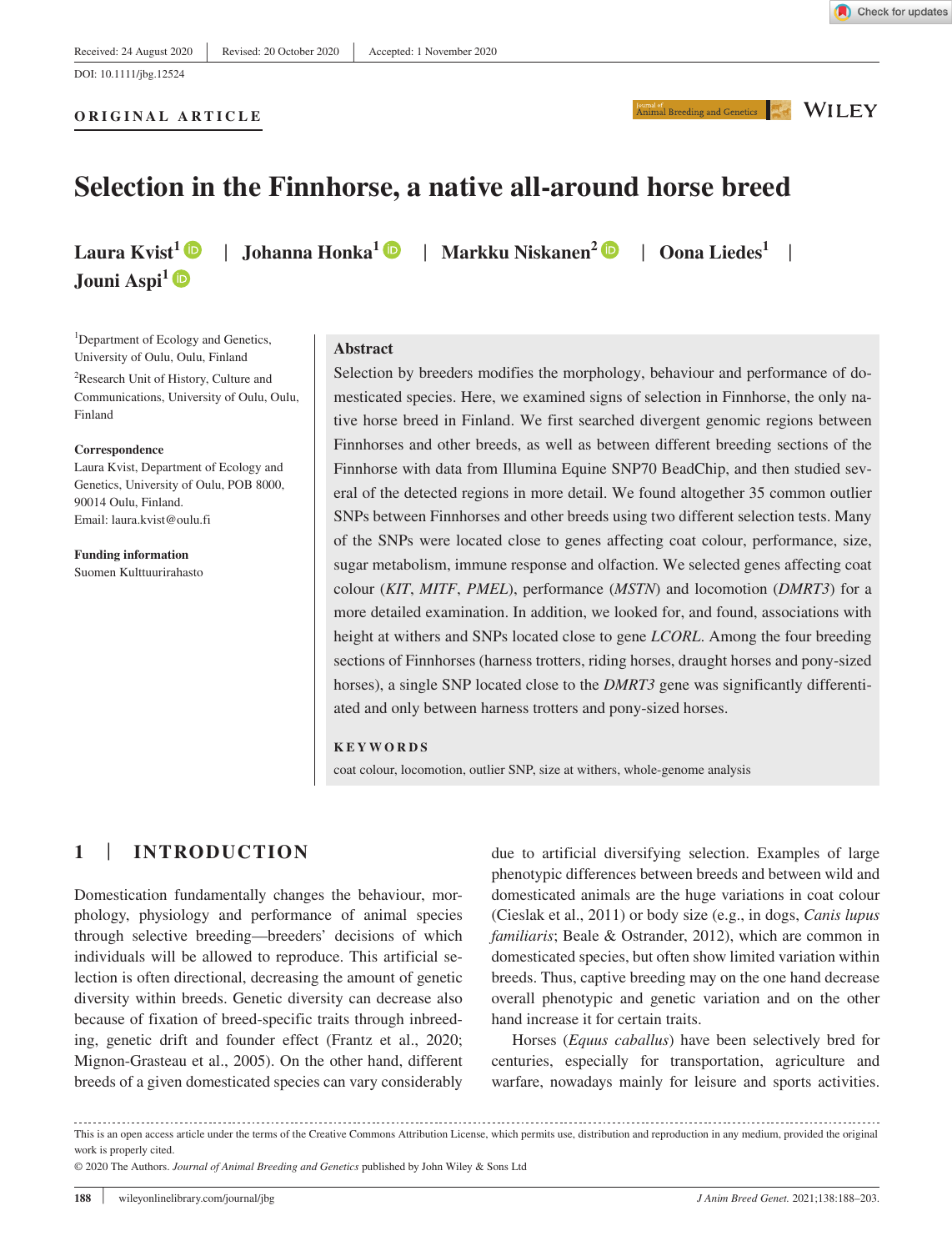Schubert et al. (2014) identified altogether 125 genomic regions, which have potentially been affected by the domestication process in the horse. They classified these regions into two groups, of which the first consisted of genes involved in muscular and limb development, articular junctions and the cardiac system (physiological adaptations), and the second consisted of genes with cognitive functions (tameness). Several of the genomic changes accompanying domestication have indeed been related to forelimb robustness, performance, gaits, cognitive skills and behaviour, but also to coat colour, many of which support the "neural crest hypothesis for domestication" (Librado et al., 2017; Ludwig et al., 2009; Petersen, Mickelson, Rendahl, et al., 2013); that is, development of number of these traits is linked to neural crest cells (Wilkins et al., 2014). Much research has recently focused on these traits in horses, especially on genes affecting colour, gait patterns and performance (reviewed, e.g., in Raudsepp et al., 2019). Connected with the "neural crest hypothesis of domestication," mutations in genes affecting tissues originating from the neural crest cells have been found also to cause several diseases. Such diseases are, for example, the lethal white syndrome and stationary night blindness in horses (Metallinos et al., 1998; Raudsepp et al., 2019), which affect also coat colour. In general, genetic load in horses has increased and diversity decreased especially during the last couple of hundreds of years, due to modern breeding practices (Fages et al., 2019; Raudsepp et al., 2019).

Finnhorse as a breed was officially founded with the establishment of the studbook in 1907. We refer native horses of Finland predating this year as Finnish horses. These Finnish horses formed three main types in the early 20th century: (a) heavy horses used in agriculture; (b) lightly built and "leggy" horses used in harness racing; and (c) relatively light, pony-sized horses, in addition to local landraces. The breed was strongly selected for colour and size in the early years. Only horses representing the heavy type were accepted in the studbook between 1907 and 1924, because agriculture and forestry required draft-type horses. However, as trotting speed was desired in addition to weight pulling, most stallions represented a light-draft phenotype. Accepted stallions had to be at least 148 cm tall at the withers (Ojala et al., 2007; Peltonen, 2014). There was also intense selection for colour, with chestnuts strongly favoured, and "foreign" colours (white, grey, palomino and piebald) not accepted. In 1871, only about 23% of the Finnish horses were chestnuts, contrary to 1920, during which over 85% of the Finnhorses accepted to the studbook were chestnuts (Perttunen, 2007).

Due to the Finnish military's need for riding horses, the Finnhorse studbook was divided into two sections in 1924, heavier draft-type horses and light-type riding horses. Light horses with phenotypic traits of warmblood riding horses (e.g., an open throatlatch, a longer neck), excluded from the studbook since 1907, were thus now accepted. However,

**EXPLIST** ET AL. **189**<br>**Animal Breeding and Cenetics**  $\begin{array}{|c|c|c|}\n\hline\n\end{array}$  **189** 

favouring of draft-type phenotypes since 1907 had already largely depleted suitable breeding material for light horses (Ojala et al., 2007), and in the late 1940s, it was actually noted that the overall suitability of the Finnhorse for riding had deteriorated over time (Ojala, 1997, 2007). The lighttype horse section that included also Finnhorses competing in harness trotting was renamed as the universal horse section in 1935 and was replaced by a trotting horse section in 1965 (Ojala, 1997; Ojala et al., 2007).

Since 1971, Finnhorses have been bred in four breeding sections: harness trotters, riding horses, pony-sized horses and draught horses. Horses of each breeding section need to fill section-specific criteria for acceptance to a breeding section. This has brought additional selection for traits specific to these breeding sections (e.g., performance, gait, size and conformation; Ojala, 2007). Registered Finnhorses form a common gene pool, from which new horses can be accepted to a breeding section after individual evaluation. Thus, a given horse can belong to several breeding sections and offspring do not automatically belong to the breeding section(s) of their parents (The Finnish Trotting and Breeding Association, 2017). Most Finnhorses are not evaluated and do not belong to any of the breeding sections. This likely leads to a quite weak effect of selection within the breeding sections. The studbook has been closed for 110 years and provides pedigrees and much of other information of all Finnhorses (The Finnish Trotting and Breeding Association, 2017).

Recent analyses of genomic SNPs and mitochondrial DNA in Finnhorses showed that mitochondrial genetic diversity and female effective populations sizes are high (Kvist et al., 2019), which is common for all horse breeds (e.g., Jansen et al., 2002; Raudsepp et al., 2019). On the other hand, effective population size  $(N_e)$  from the nuclear SNP data was just about 50 for each of the breeding sections and for the breed as a whole (Kvist et al., 2019). For comparison,  $N_e$  calculated from genome-wide SNP data from close to 40 breeds varied between 143 and 751 (Petersen, Mickelson, Cothran, et al., 2013), and in several native breeds with small populations,  $N_e$  was considerably smaller (e.g., 41 in South Korean Jeju horses; Do et al., 2014, 39 in Italian Bardigiano horses; Ablondi et al., 2020, and 40–85 in several native Polish breeds; Jasielczuk et al., 2020). Based on inbreeding coefficients and number of runs of homozygosity (ROHs), inbreeding has not been very high compared with other breeds, but ROHs were on average longer than in several other breeds (Kvist et al., 2019). There are not many studies of specific phenotypic or genotypic traits in Finnhorses. However, a few reports based on pedigree analyses and information from studbook have shown that size is positively correlated with racing performance and has a high heritability, whereas correlation of body conformation with racing traits is low and has a low heritability (Suontama et al., 2009, 2013). Of the specific genotyped traits, the *DMRT3* (*Doublesex And Mab-3 Related Transcription Factor* 3) gene alleles have been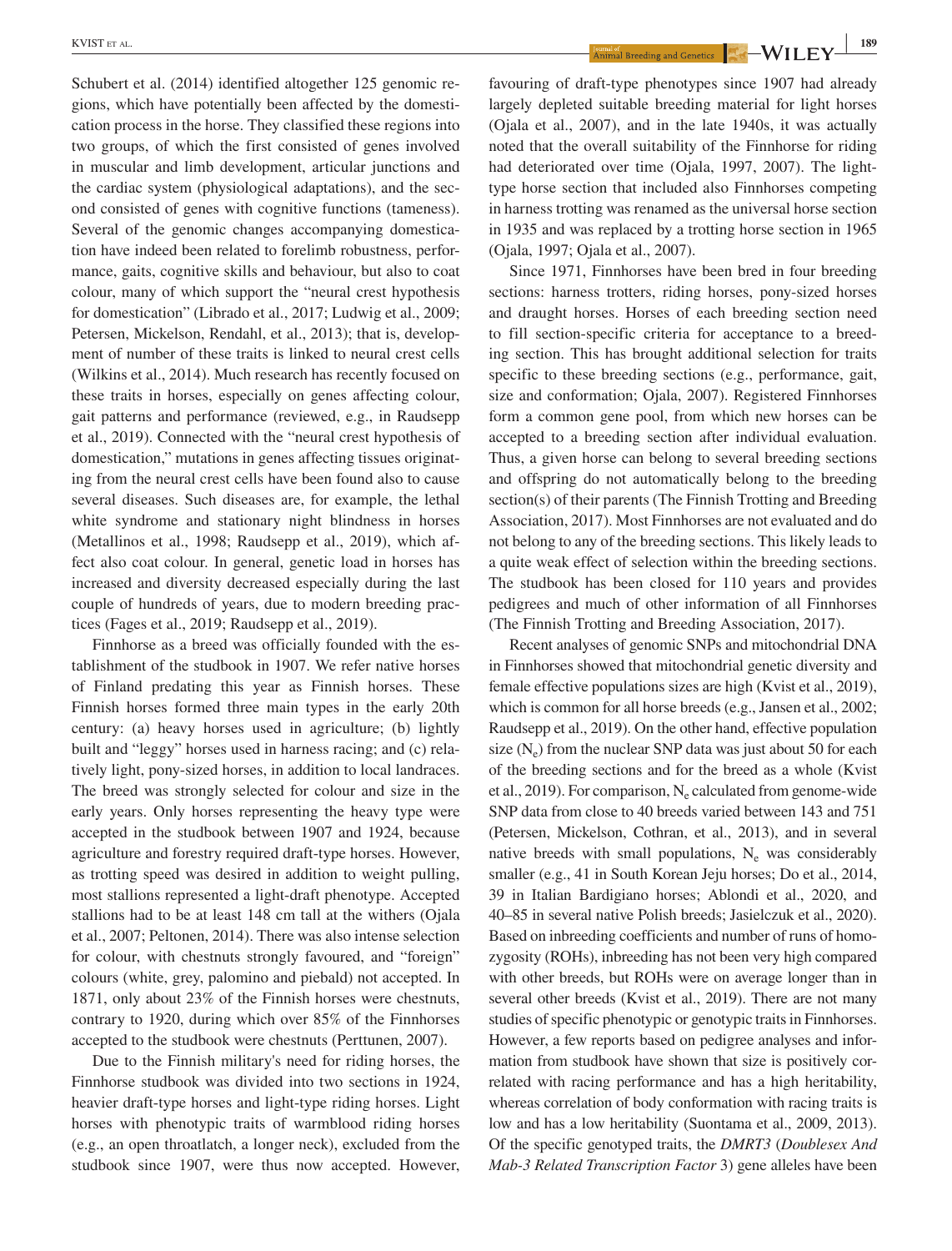found to affect speed in trotting horses and quality of gaits in riding horses (Jäderkvist et al., 2015).

Here, our aim was to study signs of selection in Finnhorses to obtain more information about genes and genomic regions that have been affected by human-mediated selection. We explored whether there are sites of genomic differentiation between Finnhorses and other breeds in general by first screening for candidate loci under selection by comparing SNP chip data of Finnhorses with other breeds. We also searched for signs of selection between the breeding sections (harness trotters, riding horses, pony-sized horses and draught horses) of the Finnhorse. Based on the results of the screenings, we then studied a selected set of loci previously connected to coat colour, performance, locomotion and height at withers to identify candidate loci for a set of specific traits.

## **2** | **MATERIALS AND METHODS**

#### **2.1** | **Samples, questionnaires and SNP data**

We analysed altogether 985 horse samples that were previously included in the study by Kvist et al., (2019). These samples included 846 registered Finnhorses of which 205 were registered in specific breeding sections. Of the horses registered in breeding sections, 67 were harness trotters, 79 riding horses, 30 draught horses and 51 pony-sized horses. Altogether, 16 of these horses were concurrently registered in two breeding sections (three in both trotter and riding, three in riding and draught, five in riding and pony-sized, one in draught and pony-sized and four in trotter and draught). Additional 139 horses of 27 other breeds (and one of unknown breed from Estonia), including six crossbreds, were sampled (Kvist et al., 2019; Table 1). Samples were obtained either from horse owners (hair samples from mane or tail,  $N = 954$ ) or from an equine veterinary hospital (blood samples, with the permission from the owners,  $N = 31$ ). DNA was extracted from these samples as in Kvist et al. (2019).

The horse owners filled a questionnaire (Figure S1), which included descriptions of the quality of different gaits (walk, trot and canter), information of the performance of the horse, height at the withers and coat colour and markings. The quality of walk was assessed by choosing between options for (a) beat, as pacy (at least sometimes) or four-beat walk and (b) length of the step as long or short. Quality of trot was assessed by choosing (a) beat as two-beat or pacing (at least sometimes), (b) length of the step as long or short and (c) height of the step as low or high. Quality of canter was assessed by choosing between (a) beat of the canter as three-beat or four-beat (at least sometimes), (b) roundness of the steps as round or sharp, (c) long- or short-striding canter and (d) low- or high-stepping canter. Performance of the horse was assessed by choosing between (a) sprinter, (b) medium-distance or (c) long-distance

capacity. In addition, performance of harness trotters was qualified as record times in harness racing.

Of these samples, 60 Finnhorses (12 horses randomly sampled from each of the four breeding section and 12 horses not registered in any breeding section) and 12 randomly sampled horses from other breeds (Table 1; questionnaire data were available for all these samples as well) were genotyped with the Illumina Equine SNP70 BeadChip in Dr. Van Haeringen Laboratorium (Wageningen, the Netherlands). The chip includes 65 157 SNPs over the horse genome. Genotyping call rates averaged 0.9883, excluding three samples with call rates of 0.3550–0.4186 (two pony-sized Finnhorses and one Finnhorse, which was not registered to any breeding section), which were not included in further analyses. After pruning for minor allele frequencies (*maf* = 0.05) and linkage equilibrium (with a sliding window of 50 SNPs, shifting the window 5 SNPs forward and removing SNPs with  $r^2 > .5$ ; --*maf* 0.05 -*indep*-*pairwise* 50 5 0.5) with Plink 1.9 (Chang et al., 2015; Purcell & Chang, 2018; Purcell et al., 2007), 37 445 SNPs remained for further analyses (see also Kvist et al., 2019).

#### **2.2** | **Selection**

We used two approaches to detect signs of selection in the horse genomes based on  $F_{ST}$  outliers. The first method to identify outlier SNPs was BayeScan v.2.1 (Foll & Gaggiotti, 2008). This program is based on a multinomial-Dirichlet model and searches for differences in allele frequencies between predefined populations assuming correlated allele frequencies through a common migrant gene pool. The difference in allele frequencies between the common gene pool and each population is measured by  $F_{ST}$  coefficients for each locus, and a posterior probability for a model including selection is calculated. Loci with high posterior probability are considered as indicative of selection, " $F_{ST}$  outlier" loci. We applied the default parameters with 5,000 outputted iterations, thinning interval of 10, 20 pilot runs with a length of 5,000 and an additional burn-in set to 50 000. We searched for outliers between the Finnhorses and the group consisting of mixed breeds based on q-values (minimum false discovery rate at which a locus may become significant) lower than 5%.

The second  $F_{ST}$  outlier-based method used for detection of selection was the hierarchical island model implemented in program Arlequin v.3.5.2.2. (Excoffier & Lischer, 2010). This method simulates a null distribution and confidence intervals of the observed values and compares locus-specific  $F_{ST}$  values to global  $F_{ST}$  value to detect outliers (Excoffier et al., 2009). The hierarchical island model should reduce the number of false positives. We executed the selection analysis using the hierarchical model with 20 000 simulations. We also searched for outliers between pairwise comparisons of the Finnhorse breeding sections the same way.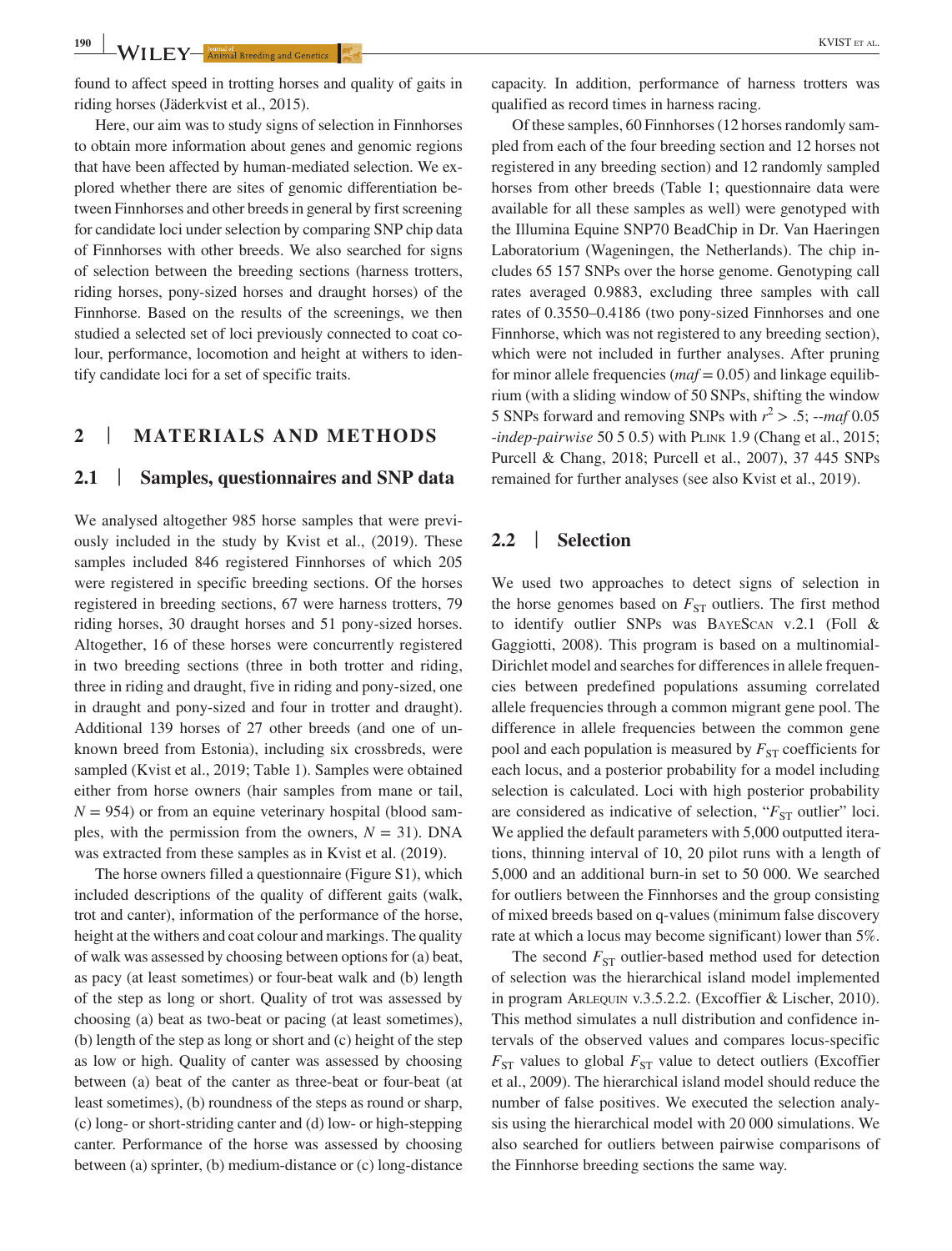**EXVIST** ET AL. **191**<br>**Animal Breeding and Genetics**  $\begin{array}{|c|c|c|}\hline \text{Armit B} & \text{Reeding and Genetics} \hline \end{array}$ 

| TABLE 1<br>Breeds and numbers of horses included in the study |  |
|---------------------------------------------------------------|--|
|---------------------------------------------------------------|--|

| <b>Breed</b>                                         | $\boldsymbol{N}$ | N, Equine SNP70 |
|------------------------------------------------------|------------------|-----------------|
| American Quarter                                     | $\mathbf{1}$     | $\mathbf{1}$    |
| Crossbred pony                                       | $\mathfrak z$    |                 |
| Crossbred coldblood                                  | $\mathbf{1}$     |                 |
| Estonian horse                                       | $\sqrt{2}$       | $\mathbf{1}$    |
| Estonian riding pony                                 | $\mathbf{1}$     |                 |
| <b>Estonian Sport Horse</b>                          | $\mathbf{2}$     |                 |
| Finnhorse                                            | 846              | 60              |
| Finnish Warmblood (FWB)                              | $\tau$           | $\mathbf{1}$    |
| Friesian horse                                       | $\mathbf{1}$     |                 |
| German Riding Pony                                   | $\mathbf{1}$     |                 |
| <b>Gotland Russ Pony</b>                             | $\mathfrak{Z}$   | $\,1\,$         |
| Hanoverian horse                                     | $\mathbf{2}$     |                 |
| Icelandic horse                                      | $\mathbf{1}$     |                 |
| Irish Cob                                            | $\mathfrak{2}$   | $\mathbf{1}$    |
| <b>Latvian Sport Horse</b>                           | $\mathfrak{2}$   |                 |
| Norwegian Fjord                                      | $\mathbf{1}$     | $\mathbf{1}$    |
| Oldenburg horse                                      | $\mathbf{1}$     |                 |
| Pura Raza Española (PRE)                             | 23               |                 |
| Puro Sangue Lusitano (PSL) (including mixed PRE/PSL) | $\mathfrak{Z}$   |                 |
| Shetland pony                                        | 39               | $\mathbf{2}$    |
| Sorraia Pony                                         | $\mathbf{1}$     |                 |
| Tori horse                                           | $\mathbf{1}$     |                 |
| Royal Dutch Sport Horses (KWPN)                      | $\mathfrak{2}$   | $\mathbf{1}$    |
| Unknown Estonian origin                              | $\mathbf{1}$     |                 |
| Warmblood Riding horse                               | $\mathfrak z$    |                 |
| Warmblood Trotters                                   | 30               | $\sqrt{2}$      |
| Welsh Mountain Pony                                  | $\mathfrak{Z}$   | $\mathbf{1}$    |
| Yakut horse                                          | $\mathbf{1}$     |                 |
| Zangersheide horse                                   | $\mathbf{1}$     |                 |

*Note: N* = number of individuals; *N*, Equine SNP70 = number of individuals genotyped with the Illumina Equine SNP70 BeadChip.

Further, we performed a gene ontology and enrichment analysis using DAVID v.6.8 (Huang et al., 2009) for all the identified genes located close to the SNPs that showed signs for selection, combining results from both BayeScan and Arlequin. We used *Equus caballus* annotation file as a background and a significance threshold of  $p < .05$ .

## **2.3** | **Screening polymorphisms in candidate genes associated with specific traits**

We chose six shared outlier loci from the selection test in BayeScan and Arlequin (see results) for further inspection. These specific genes were selected because they have been found to be under selection in other breeds and several polymorphisms are known (Raudsepp et al., 2019). Three of the outlier loci detected by comparisons between Finnhorses and other breeds were in regions, where also several genes involved in coat colour are located.

- (i) First of the coat colour-associated genes, *KIT*, *proto-oncogene receptor tyrosine kinase* gene, is involved in varying white markings in the coat (sabino, tobiano, dominant white and roan) with at least 32 variable sites (e.g., Grilz-Segera et al., 2020). We examined the most common one, sabino1 (*SB1*), which is caused by a SNP *g2350-13 G > A* in intron 16 leading to exon splitting and lack of exon 17. The existence of this SNP was examined as in Brooks and Bailey (2005).
- (ii) The second coat colour-associated  $F_{ST}$  outlier was close to gene *MITF*, coding for *melanogenesis-associated transcription factor*, which is also associated with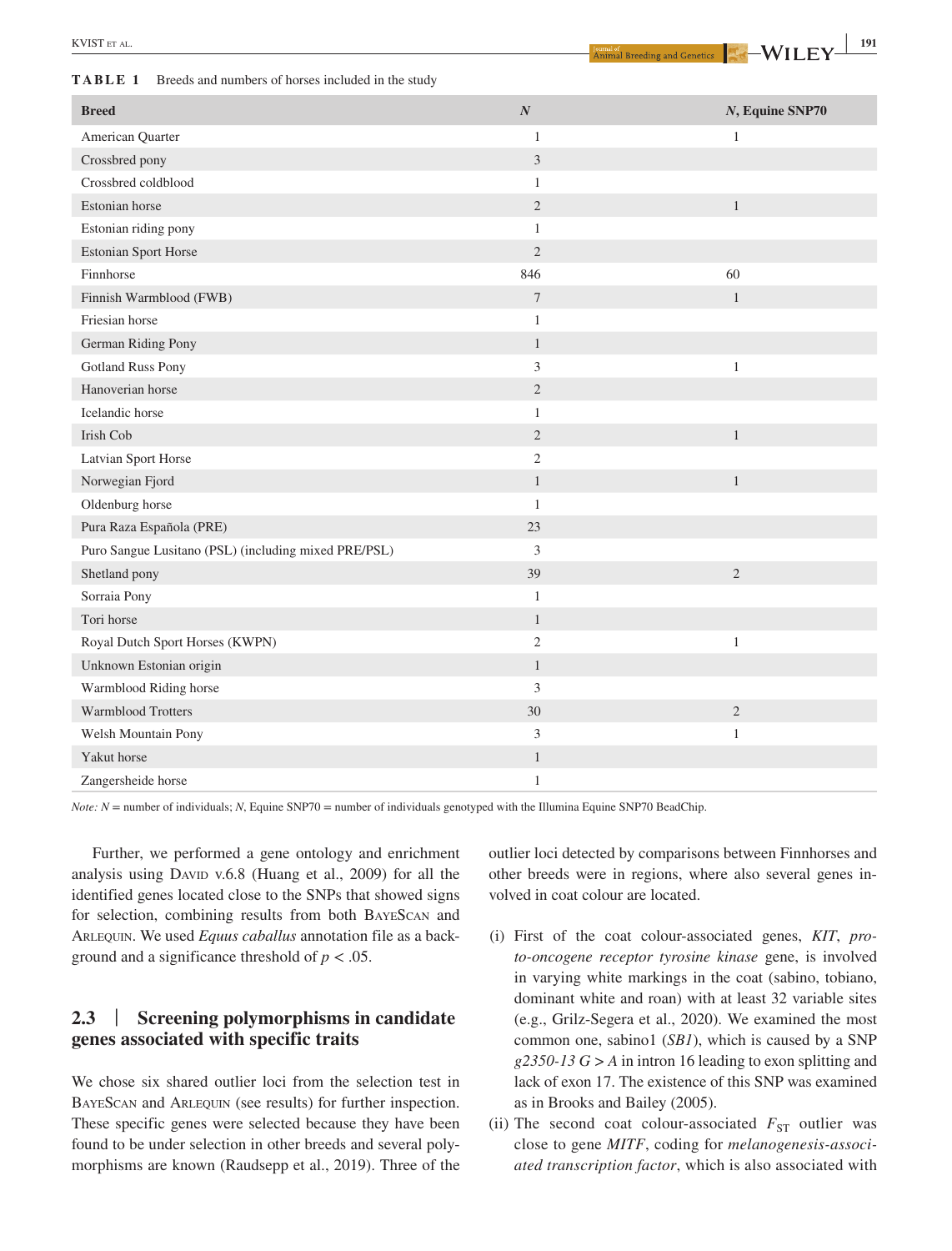**192 WILEY**—**Animal Breeding and Genetics Example 1 Container and Cenetics Example 1 Container and Cenetics Example 1 Container and Cenetics Example 1 Container and Cenetics Example 1 Container and Ce** 

white coat colour variants and markings. The most common variant, the so-called splashed white phenotype, is caused by a 11-bp insertion in the promoter region of *MITF* (*g.20117302Tdelins11*, *SW1*; Hauswirth et al., 2012). Existence of this insertion was searched by fragment analysis of a 112-bp amplicon produced by PCR (PCR protocol in Table S1). The PCR products were run with ABI 3730 sequencer and scored with GeneMapper v.5 (Applied Biosystems). The white patterning usually resembles as if the horse was dipped in white paint feet and head first, and this colour pattern is also often accompanied by blue eyes. For the gene variants resulting in white markings (*KIT* and *MITF*), we selected samples from Finnhorses that showed large white markings (stockings, blaze, spots in the trunk) and/or blue eyes  $(N = 59)$  and a control group with no white markings  $(N = 10)$ .

(iii)The third coat colour outlier was at the region, where a gene involved in a dilution colour called silver is located. Silver colour is connected with two strongly linked SNPs at the *PMEL* gene coding for *premelanosome protein*. This mutation fades the mane and tail of eumelanin (black pigment)-producing horses to flaxen or silver and body colour to chocolate or reddish, but it does not have a fading effect on pheomelanin-producing horses, that is chestnuts (Reissman et al., 2007). The SNPs are also linked with an allele 177 in a microsatellite locus *TKY284* (Brunberg et al., 2006), which we genotyped from 550 Finnhorses by fragment analysis of PCR products run on ABI 3730 sequencer and scored with GeneMapper v.5 (Applied Biosystems). We then examined the SNP  $g1457 C > T$  that changes an amino acid arginine to cysteine in exon 11 of the *PMEL* gene (Brunberg et al., 2006; Reissman et al., 2007). For this analysis, we chose samples of Finnhorses, which were registered as silver  $(N = 5)$ , had the allele 177 in preliminary analyses with a microsatellite locus *TKY284* (*N* = 10) and/or had flaxen or faded coloured mane and tail  $(N = 17)$ . We amplified and sequenced a 182-bp fragment (PCR and sequencing protocols in Table S1), run the reactions on ABI 3730 automatic sequencer (Applied Biosystems) and scored alleles from the electropherograms using SeqScanner v.2 (Applied Biosystems).

One of the  $F_{ST}$  outliers was close to the *myostatin* gene *MSTN*, which has previously been connected with racetrack performance (Hill et al., 2010; McGivney et al., 2012). Variation in the intron of this gene (*g.66493737C > T*) producing SNP genotypes TT and CT has been associated with better performance in long distances and CC genotypes

with better performance in short distances (McGivney et al., 2012). We used short amplicon sequencing for detection of the SNP by amplifying and sequencing a 108 bp fragment from all our samples (PCR and sequencing protocols in Table S1). The reactions were run and alleles scored as above for *PMEL* gene. Genotype frequencies were calculated for the four Finnhorse breeding sections and Finnhorses not included into any of the breeding sections, the mixed-breed group, and for subtracted groups of three breeds with over 20 samples (warmblood trotters, Pura Raza Española [PRE] horses and Shetland ponies). The Hardy–Weinberg equilibrium and differences in genotype frequencies between the four Finnhorse breeding sections and horses not included in the breeding sections were tested with the *G* test. Note that here those horses, which were registered in two breeding sections, were included in both sections. Further, we tested differences in *MSTN* genotype distribution between Finnhorses classified into different endurance classes (classification into sprinters, medium- or long-distance runners by owners) and used for different purposes (riding, trotting, combined driving, draught, eventing) using the *G* test. Additionally, we tested whether there were differences in records of harness racing competitions between the genotypes using the *t* test. Here, we included record times only of horses aged 6 years or more.

We used short amplicon sequencing also for obtaining allele frequencies for the "gait-keeper" gene, *doublesex and mab-3-related transcription factor 3* (*DMRT3*). A nonsense mutation in this gene has been shown to affect the capability of horses to pace and amble (*DMRT3\_Ser301STOP*; Andersson et al., 2012). The "gaited" genotype (AA) has been connected with good performance in Finnhorse trotters and the heterozygote genotype (CA) and homozygote (CC) with good quality gaits in riding horses (Jäderkvist et al., 2015). We amplified and sequenced a 100-bp fragment (PCR and sequencing protocols in Table S1), scored the alleles, calculated genotype frequencies and tested Hardy–Weinberg equilibrium as described above for the *MSTN* gene. In addition, we tested for differences in *DMRT3* genotypes in horses classified according to their gait quality, with the criteria explained above, using the *G* test.

One of the detected outliers was located close to gene *LCORL* that codes for a *ligand-dependent nuclear receptor corepressor like protein*. This is one of the major loci suggested to affect height at the withers (Makvandi-Nejad et al., 2012; Signer-Hasler et al., 2012). To look more into this, we performed a genome-wide association analysis (GWAS) with the SNP data and height at withers in PLINK.1.9 (--*assoc*).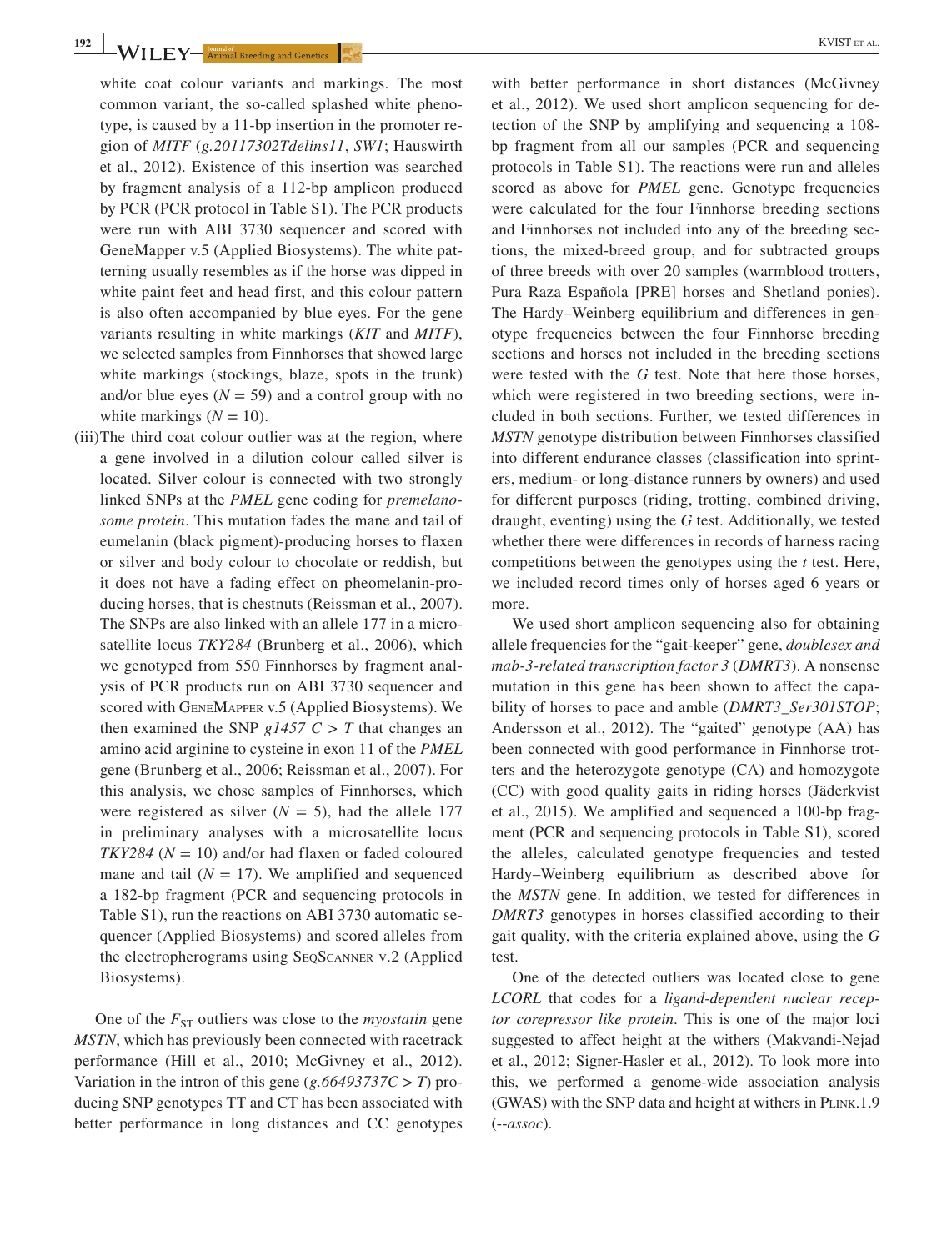## **3** | **RESULTS**

## **3.1** | **Outliers**

BayeScan detected altogether 42 and Arlequin 55 outlier loci with  $F_{ST}$  values ranging 0.11326–0.19392 and 0.5000– 0.6802, respectively, in comparisons between Finnhorses and other breeds (Figures 1 and 2; Table S2). Mean  $F_{ST}$  over all loci was  $0.0025$  (*SD* = 0.0006) in BAYESCAN and 0.0370  $(SD = 0.0825)$  in ARLEQUIN. The two different methods detected altogether 35 common loci. The common outlier loci were found in chromosomes 1 (1 SNPs), 2 (1 SNP), 3 (3 SNPs), 4 (4 SNPs), 5 (1 SNPs), 6 (4 SNPs), 7 (5 SNPs), 8 (1 SNP), 9 (1 SNPs), 10 (1 SNP), 12 (1 SNP), 13 (1 SNP), 14 (2 SNPs), 16 (2 SNPs), 18 (1 SNP), 19 (1 SNP), 21 (1 SNP), 22 (1 SNP), 23 (1 SNP), 30, (1 SNP) and 31 (1 SNP). Four of those loci were in regions where also genes involved in coat colour can be found (chromosome 3, *KIT*, *proto-oncogene receptor tyrosine kinase* that is involved in white markings in the coat; chromosome 6, *PMEL*, *premelanosome protein* that is known to be involved in silver coat colour; chromosome 10, *MCHR2*, *melanin concentrating hormone receptor 2* that is a possible candidate for colour; and chromosome 16, *MITF*, *melanogenesis-associated transcription factor* that is associated with white coat colour variants and markings, "splashed white"). One locus in chromosome 3 was close to *LCORL*, *ligand-dependent nuclear receptor corepressor like*, a gene that has been connected with body size, and one locus in chromosome 18 was close to *MSTN*, *myostatin* gene that has been connected with performance (e.g., sprinter or long-distance runner types). Several loci are located close to genes, which regulate sugar metabolism (e.g., chromosome 1, *SORCS1*, *Sortilin Related VPS10 Domain Containing Receptor 1*; chromosome 4, *ICA1*, *islet cell autoantigen 1*, *CAV1*, *caveolin 1*, *MGAM*, *maltase-glucoamylase* and *MGAM2*, *maltase-glucoamylase 2*). In addition, several SNPs were found close to genes involved in immune response (e.g., chromosome 3, *CLNK*, *cytokine-dependent haematopoietic cell linker 4*; chromosome 4, *NPSR1, neuropeptide S receptor 1*, *CLEC5A*, C*-type lectin domain containing 5A*; chromosome 6; *IL23A*, *interleukin-23 alpha subunit p19*; chromosome 14, *FBXW11*, *F-box and WD repeat domain containing 11*; and chromosome 18, *STAT1* and *STAT4*, *signal transducer and activator of transcription 1 and 4*). Two SNPs were in regions holding many genes of the olfactory receptor family in chromosomes 1 and 12. In comparisons between breeding sections of the Finnhorse, only one outlier was detected by BayeScan and five by Arlequin in comparisons between harness trotters and pony-sized horses. The SNP BIEC\_2\_620406 located in chromosome 23, about 500 kb upstream of the *DMRT3* gene, *doublesex and mab-3-related transcription factor 3* (Table S2), was found by both analyses (BAYESCAN  $p < .022$ ). A Venn diagram of

**EXVIST** ET AL. **193**<br>**Animal Breeding and Genetics**  $\begin{array}{|c|c|c|}\hline \text{Riemannian form} & \text{Area} \end{array}$ 

genes located at the regions of the outlier SNPs detected with BAYESCAN and ARLEQUIN and an intersection detected by both approaches is shown in Figure 2.

Gene ontology and enrichment analysis by DAVID found that the most important functional annotation clusters were involved in (a) signal transduction and transcriptional regulation, (b) endomembrane systems, (c) apoptosis, (d) cell cortex, (e) cellular responses (to a variety of stimuli) and (f) immunity (Table S3 and Figure S2).

## **3.2** | **Polymorphisms in candidate genes associated with specific traits**

## 3.2.1 | Coat colour

We found seven Finnhorses carrying the splashed white (*SW1*) allele as heterozygotes and no sabino1 (*SB1*) carriers out of the 59 candidates having white markings and/or blue eyes. None of the control horses carried *SW1* or *SB1* genotypes. Studying the pedigrees of *SW1* horses revealed that four of these horses were offspring of the same stallion, whose half-sister was also tested positive for the *SW1* mutation. Of the other two horses, one was offspring of another stallion, also registered as carrying *SW1*, and one did not have any ancestors registered as *SW1*.

Fourteen of the 32 suspected carriers of the silver mutation were heterozygotes for the mutation, all the rest were homozygous for the wild allele. One of the homozygotes for the wild allele carried the 177 allele of microsatellite *TKY284* linked with the silver mutation, two of the heterozygotes did not carry the 177 allele and three failed to amplify. Seven of the fourteen heterozygotes shared a same silver stud in their pedigrees and two shared another silver stud, the remaining five did not share any recent ancestors.

## 3.2.2 | Performance and gaits

The *MSTN* genotypes showed no differences between Finnhorse breeding sections nor in horses not registered in any of the breeding sections (*G* test values 0.665–5.109, all *p*-values >.070; Table 2). However, the difference between Finnhorses and mixed-breed group was highly significant  $(G = 32.773, p < .001)$ , there were in general much more TT homozygotes (long-distance runners) and less CC homozygotes (sprinters) in Finnhorses than in other breeds. However, also warmblood trotters and PRE-horses had more TT homozygotes and fewer CC homozygotes than the other breeds we studied (Table 2). We found no effect of the *MSTN* genotype on descriptions of the horses by their owners as sprinters, medium- or long-distance horses ( $N = 772$ ,  $G = 3.605$ ,  $df = 2$ ,  $p = .462$ ), nor on the usage of horses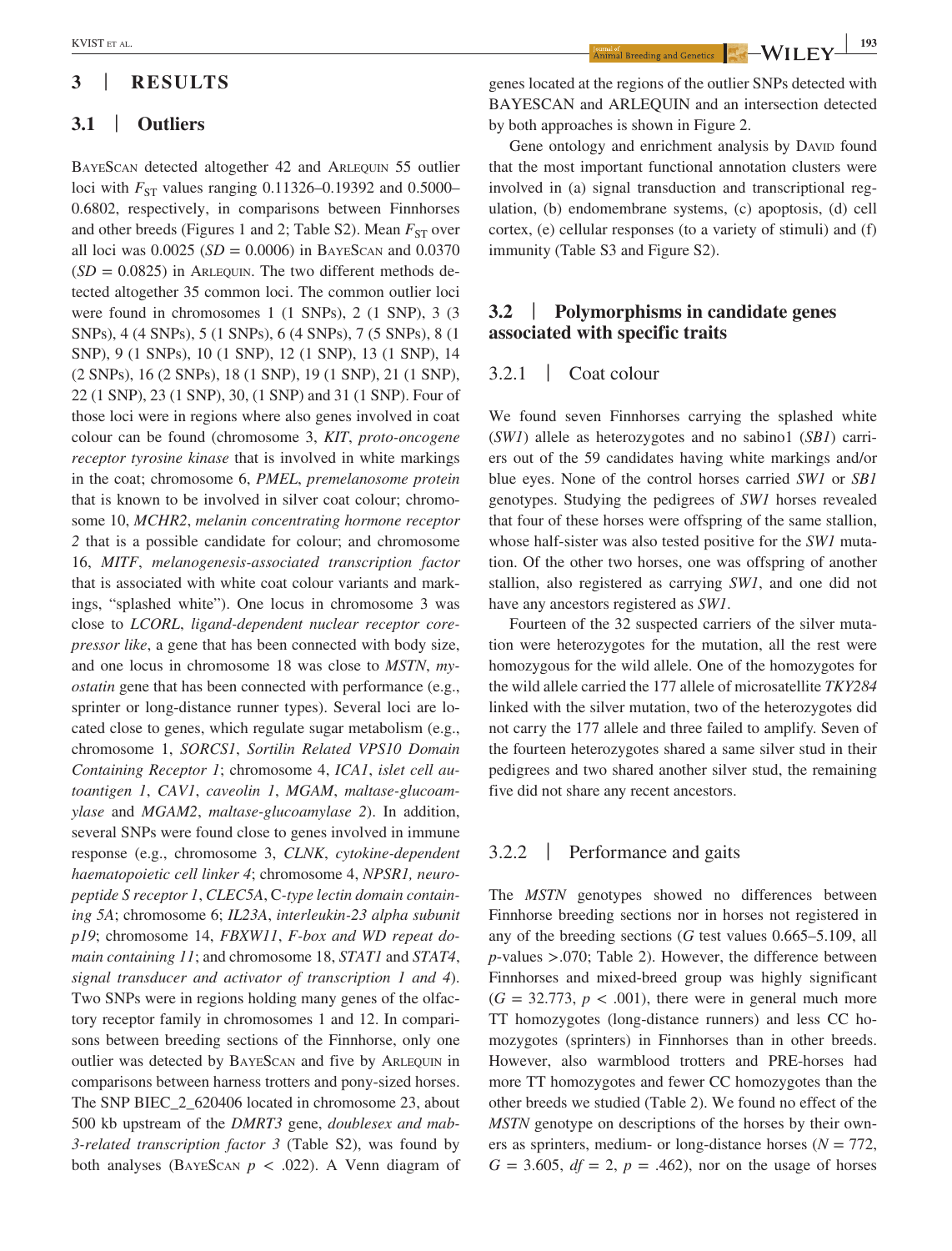

**FIGURE 1** Results from the selection analysis. (a)  $F_{ST}$  values of all loci plotted against log<sub>10</sub>(*q*-value) from BAYESCAN. The dashed vertical line shows the log<sub>10</sub>(*q*-value) equalling  $q = 0.05$ . (b)  $F_{ST}$  values from BAYESCAN plotted along the 31 autosomal equine chromosomes and X chromosome. Dashed red horizontal line = smallest  $F_{ST}$  (0.1133) of the loci with log10(*q*-value) equalling  $q = 0.05$ , shaded colours above the line = loci with log10(*q*-value) above  $q = 0.05$ . (c)  $F_{ST}$  values from ARLEQUIN plotted along the 31 autosomal equine chromosomes and X chromosome.  $F_{ST} = 0.5$  is shown by a dashed red horizontal line and shaded colours above the line = loci with  $F_{ST} > 0.5$  [Colour figure can be viewed at [wileyonlinelibrary.com\]](www.wileyonlinelibrary.com)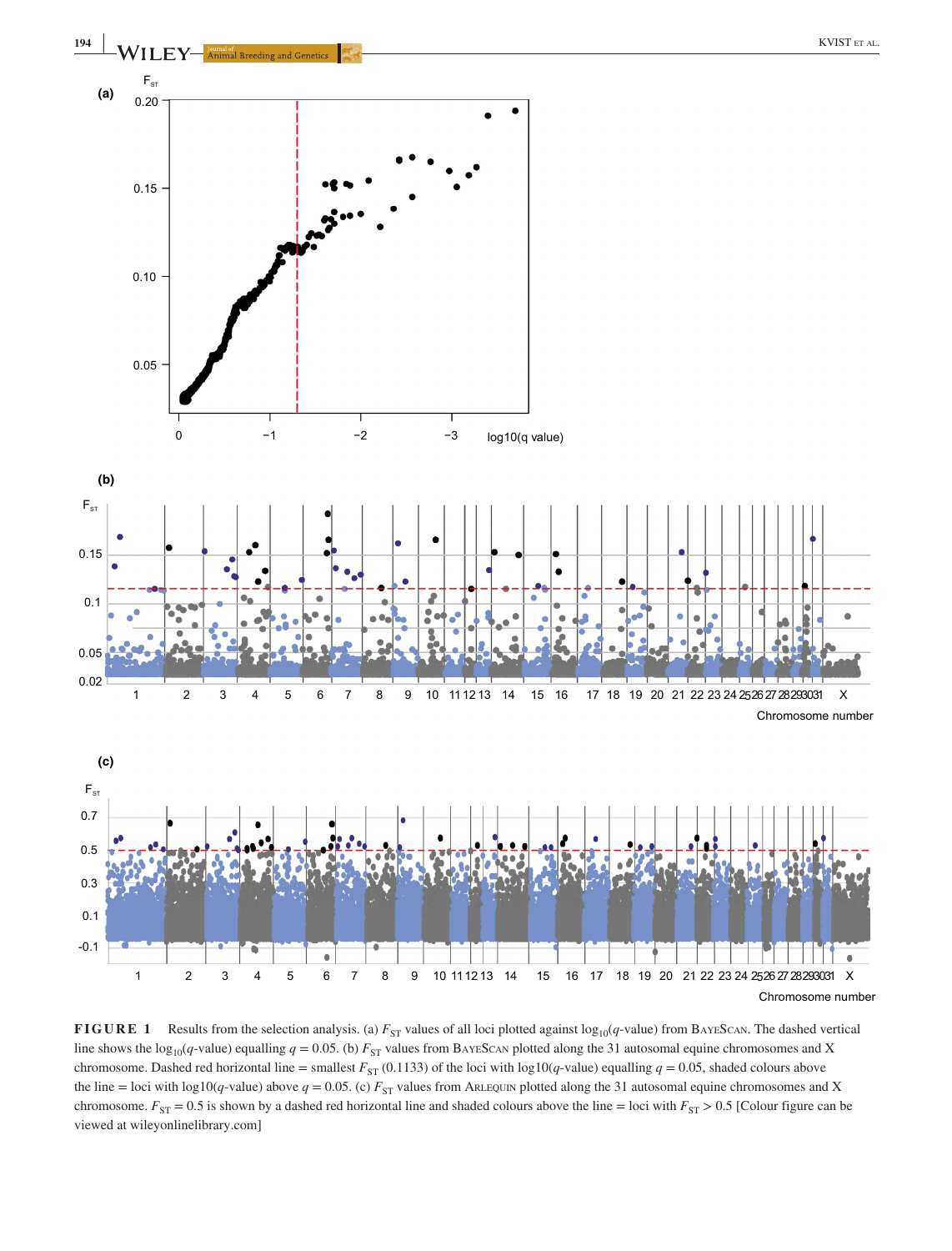**BAYESCAN** 

# **ARLEQUIN**



**FIGURE 2** A Venn diagram showing the genes located at the regions of outlier SNPs. Green background shows the results from BAYESCAN, blue background the results from ARLEQUIN and intersection the genes located at the regions of outlier SNPs detected by both methods. Blue text denotes the results from comparisons between Finnhorses and other breeds, red the comparison between pony-sized Finnhorses and harness trotters and bold the candidate genes associated with specific traits examined in more detail. Full names of the genes are in Table S2 [Colour figure can be viewed at [wileyonlinelibrary.com](www.wileyonlinelibrary.com)]

(as riding, trotting, combined driving, draught, eventing;  $N = 768$ ,  $G = 8.557$ ,  $df = 2$ ,  $p = .381$ ). For trotters, there was no effect of the *MSTN* genotype on the records of the horses (car start:  $N = 76$ ,  $t = 0.453$ ,  $p = .652$  [two-tailed], rolling start:  $N = 99$ ,  $t = 0.695$ ,  $p = .488$ ). All groups were in Hardy–Weinberg equilibrium, except the mixed-breed group  $(G = 10.004, df = 2, p = .007).$ 

Finnhorses differed from the mixed-breed group in the frequency of the *DMRT3* genotypes, there were significantly fewer CC homozygotes and more CA heterozygotes (both associated with good gaits for riding horses) than expected  $(G = 164.501, df = 2, p = .000;$  Table 2). There were no CC homozygotes in our sample of warmblood trotters. There were also differences between the Finnhorse breeding sections (riding horses vs. horses not in the studbook,

 $G = 13.953, df = 2, p = .0009$ ; trotters vs. horses not in the studbook,  $G = 10.195$ ,  $df = 2$ ,  $p = .006$ ; pony-sized horses vs. horses not in the studbook,  $G = 9.818$ ,  $df = 2$ ,  $p = .007$ ; riding horses vs. trotters,  $G = 9.017$ ,  $df = 2$ ,  $p = .011$ ; riding horses vs. draught horses,  $G = 7.786$ ,  $df = 2$ ,  $p = .0210$ ; trotters vs. pony-sized horses,  $G = 8.832$ ,  $df = 2$ ,  $p = .012$ ; and draught vs. pony-sized horses,  $G = 7.019$ ,  $df = 2$ ,  $p = .030$ ), but only the difference between riding horses versus horses not in the studbook remained significant after the Bonferroni correction, riding horses having more of the CC homozygotes and less of the AA homozygotes (the "gaited" genotype). All groups were in Hardy–Weinberg equilibrium, except the mixed-breed group ( $G = 58.800$ ,  $df = 2$ ,  $p < .001$ ).

Finnhorses with four-beat walk had less *DMRT3* AA homozygotes and more CC homozygotes than horses showing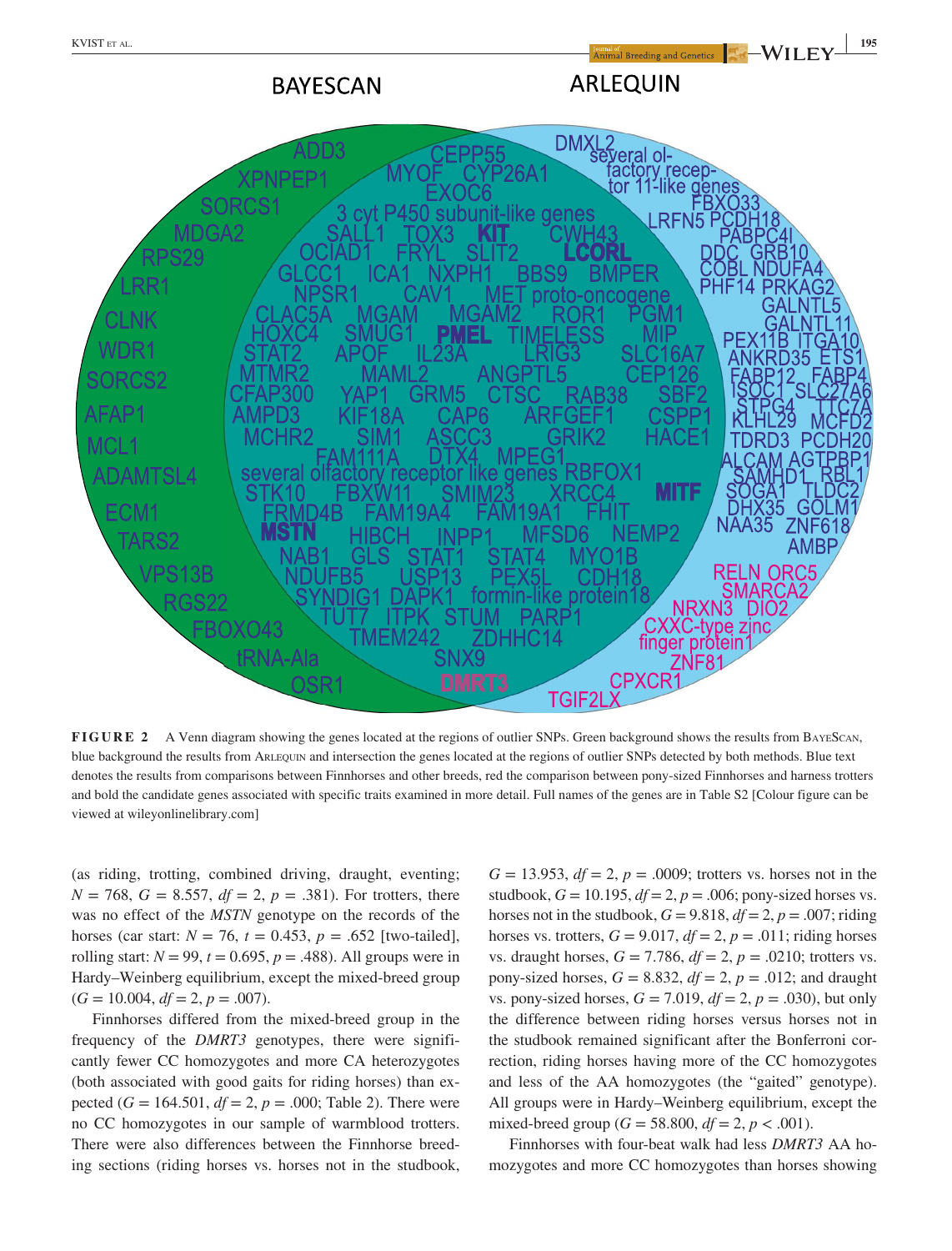**TABLE 2** *MSTN* and *DMRT3* genotype frequencies in the four breeding sections, combined mixed breeds and of three breeds with more than 26 samples

|             | <b>Frequency</b> |                |                |                |           |                               |                       |            |                         |
|-------------|------------------|----------------|----------------|----------------|-----------|-------------------------------|-----------------------|------------|-------------------------|
|             | <b>Riding</b>    | <b>Trotter</b> | <b>Draught</b> | Pony-<br>sized | Non-brsec | <b>Mixed</b><br><b>breeds</b> | <b>Wbl</b><br>trotter | <b>PRE</b> | <b>Shetland</b><br>pony |
| <b>MSTN</b> | $N = 78$         | $N = 66$       | $N = 29$       | $N = 51$       | $N = 640$ | $N = 139$                     | $N = 30$              | $N = 26$   | $N = 38$                |
| <b>TT</b>   | 0.731            | 0.788          | 0.828          | 0.800          | 0.844     | 0.691                         | 1.000                 | 0.962      | 0.289                   |
| <b>CT</b>   | 0.256            | 0.212          | 0.103          | 0.160          | 0.147     | 0.194                         | 0.000                 | 0.038      | 0.447                   |
| CC          | 0.013            | 0.000          | 0.069          | 0.040          | 0.009     | 0.115                         | 0.000                 | 0.000      | 0.263                   |
| DMRT3       | $N = 78$         | $N = 66$       | $N = 29$       | $N = 51$       | $N = 641$ | $N = 139$                     | $N = 30$              | $N = 26$   | $N = 38$                |
| AA          | 0.115            | 0.197          | 0.345          | 0.118          | 0.298     | 0.216                         | 0.967                 | 0.000      | 0.000                   |
| <b>CA</b>   | 0.539            | 0.667          | 0.483          | 0.510          | 0.462     | 0.036                         | 0.033                 | 0.038      | 0.000                   |
| CC          | 0.346            | 0.136          | 0.172          | 0.372          | 0.240     | 0.748                         | 0.000                 | 0.962      | 1.000                   |

*Note:* Non-brsc = Finnhorses not included to any breeding section, Wbl trotter = Warmblood trotters, PRE = 23 samples from Pura Raza Espanola and 3 from Puro Sangue Lusitano or mixed Pura Raza Espanola/Puro Sangue Lusitano,  $N =$  sample size. *MSTN* genotypes: TT = "long distance," CT = "medium distance," CC = "sprinter." *DMRT3* genotypes: AA = "gaited," good for trotters, CA and CC = "non-gaited," good for riding.

pacy walk  $(G = 33.819, df = 2, p < .001$ ; Figure 3a). There was no influence of the *DMRT3* genotype to length of the steps  $(G = 4.877, df = 2, p = .087;$  Figure 3a). Finnhorses with two-beat trot had less AA homozygotes and more CC homozygotes than horses showing pace  $(G = 104.595, df = 2$ ,  $p < .001$ ; Figure 3b). Horses with short trotting step length also had less AA homozygotes and more CC homozygotes and CA heterozygotes than horses with long-trotting steps  $(G = 15.716, df = 2; p < .001;$  Figure 3b). There was no effect on the height of the steps  $(G = 4.695, df = 2, p = .096; data)$ not shown) nor on the liability of trotters to break into canter  $(G = 2.249, df = 2, p = .325$ ; data not shown). Finnhorses with three-beat canter and round movements had less AA homozygotes and more CC homozygotes and CA heterozygotes than horses that at least sometimes present four-beat canter and have sharp movements  $(G = 39.654, df = 2, p < .001;$ Figure 3c). Horses with short-striding and high-stepping canter also had less AA homozygotes and more CC homozygotes and CA heterozygotes than horses with long-striding and low-stepping canter  $(G = 6.194, df = 2, p < .05$  and *G* = 16.043, *df* = 2, *p* < .001, respectively; Figure 3c). All tests with *p*-values below .001 remained significant also after the Bonferroni correction.

# 3.2.3 | Height at withers

One SNP locus (BIEC2\_849774) detected by both BayeScan and Arlequin in comparisons between Finnhorses and other breeds was located in chromosome 3 close to (about 180 Kb upstream) *LCORL* gene that codes for a ligand-dependent nuclear receptor corepressor like protein (Table S2a,c) and is one of the major loci suggested to affect height at the withers (Makvandi-Nejad et al., 2012; Signer-Hasler et al., 2012). In addition to this SNP identified as an outlier by both BayeScan and ARLEQUIN, GWAS showed the most significant result for BIEC2 808625 ( $p = 1.19 \times 10^{-12}$ ), another SNP in chromosome 3 close to *LCORL* gene (about 70 Kb upstream).

# **4** | **DISCUSSION**

Using BAYESCAN and ARLEQUIN, we detected 42 and 55  $F_{ST}$ outlier SNPs, respectively, between Finnhorses and other breeds, of which several were of special interest as they were connected to traits, which (a) were strongly selected for at the dawn of the Finnhorse breed (coat colour and size), (b) are related to the usage of the breed (performance and gaits) or (c) are associated with metabolism and immunity system. Gene ontology analysis of genes located at the proximity to the SNPs proposed to be under selection classified the genes in functional clusters including signal transduction, transcriptional regulation, cellular responses and immunity.

As noted above, several of the outliers were located close to genes affecting coat colour as expected. Most of the colour genes are involved in melanogenesis, either via synthesis of melanin, properties of melanocytes or migration of melanocytes from the neural crest (Thiruvendakan et al., 2008). However, we did not see any selection signs close to the *MC1R* gene (*Melanocortin-1 Receptor*), which would have been expected to have arisen due to selection for chestnut colour, as this gene is responsible for production of red or black pigment. One of the detected outlier SNPs related to colour was close to *KIT*, *proto-oncogene receptor tyrosine kinase* gene, that is crucial in melanocyte development. This gene has been connected with white coat markings. Several polymorphisms have been described in this gene, producing a variety of different white patterns in coat colouration, from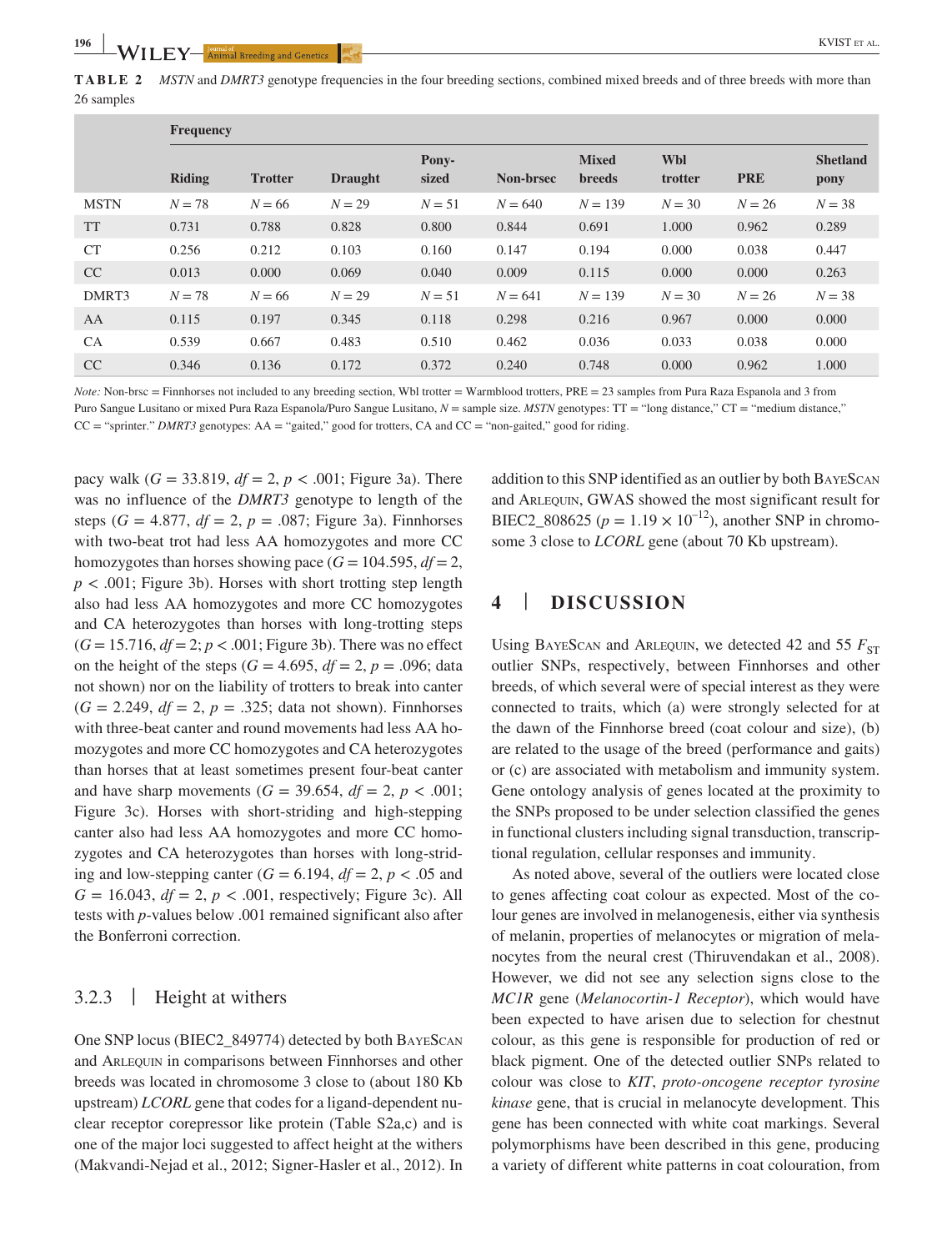**(a)** Walk

**(b)** Trot





**(c)** Canter













**FIGURE 3** Frequencies of *DMRT3* genotypes classified according to quality of gaits among Finnhorses in (a) walk, (b) trot and (c) canter [Colour figure can be viewed at [wileyonlinelibrary.com](www.wileyonlinelibrary.com)]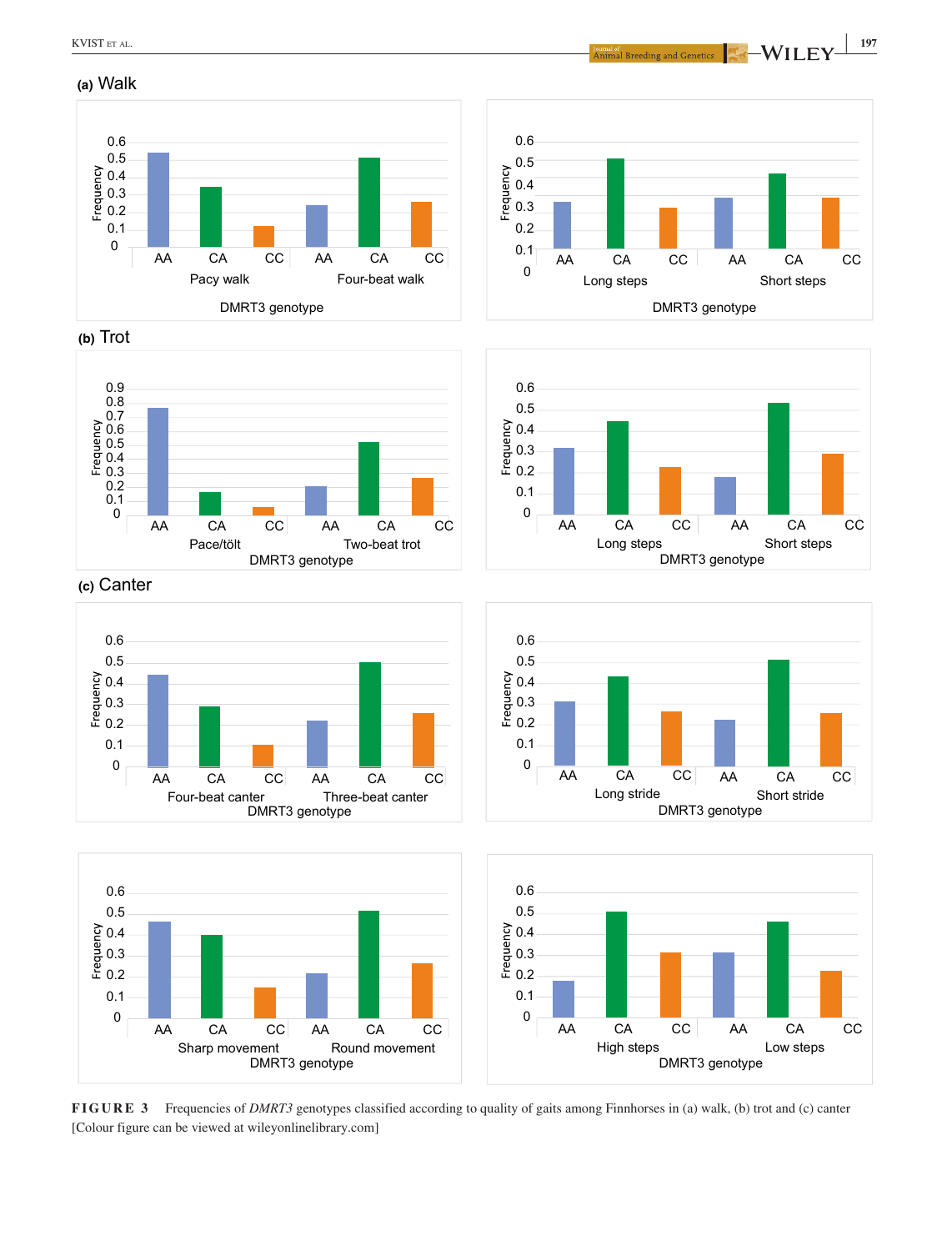**198 WILEY**—**Animal Breeding and Genetics Example 1 Contract and Cenetics Example 1 Contract and Cenetics Example 1 Contract and Cenetics Example 1 Contract and Cenetics Example 1 Contract and Cenetic** 

totally white horses to sabinos and roans or to small patches of white in legs, face and belly (Haase et al., 2007, 2009; Hauswirth et al., 2013). In Finnhorses, roans are extremely rare, but have occasionally been detected (Perttunen, 2007). Another colour gene located close to an outlier SNP was *MITF*, *melanogenesis-associated transcription factor* gene. This gene is as well associated with a variety of white coat colour variants and markings called splashed white. In addition, one further gene, *PAX3*, *paired box gene 3*, is connected with this type of coloration (Hauswirth et al., 2012). Based on the phenotype, it is difficult to conclude which specific variant is responsible for a particular coloration. We found evidence of only splashed white (*SW1*) causing white coat colour patches in Finnhorses, no sabinos were detected. At least three lineages were found to carry the *SW1* mutation. Previously, the rare Finnhorses with white patches were believed to be sabinos (Perttunen, 2007), but based on our results, they are more likely splashed whites.

A further colour-related SNP outlier was located close to *PMEL*, *premelanosome protein gene*. At least two variants of this gene are linked with silver coat colour (Brunberg et al., 2006; Reissman et al., 2007). We tested 550 Finnhorses using a microsatellite linked with *PMEL* (*TKY284*; Brunberg et al., 2006) and found ten horses carrying the allele connected with silver variants. By sequencing, we confirmed fourteen silver carriers. These included all the horses registered as silver and all the horses carrying the 177 allele of the *TKY284* microsatellite, except for one horse, which carried the 177 allele but was homozygous for the wild allele at the silver locus. In addition, two of these fourteen horses did not have the 177 allele, but were found to carry the silver variant. Thus, the microsatellite allele is not perfectly linked with the silver mutation. Several lineages of Finnhorses are known to carry silver variants, and we detected the presence of the variant in seven different lineages. More of them will likely emerge with the ease of commercial testing possibilities for "colour genes." The silver mutation is dominant; thus, heterozygotes for this mutation also express the silver phenotype except for chestnuts that lack the eumelanin pigment. All the tested horses were heterozygotes in this study. The mutation in *PMEL* gene has pleiotropic effects and is also causative of equine multiple congenital ocular anomalies (MCOA) syndrome, which is a heritable eye disorder (Andersson et al., 2013). Horses homozygote for the silver mutation also express a range of ocular defects with heterozygotes expressing much less severe symptoms (Andersson et al., 2013).

In addition to these known colour genes, one SNP outlier was located close to *MCHR2*, *melanin concentrating hormone receptor 2*. This gene has been shown to affect fish skin coloration (Takahashi et al., 2007), but the function of the protein produced by this gene is still largely unknown in mammals. In humans, it is expressed in brain and not in peripheral tissues (An et al., 2001).

Besides colour, Finnhorses were strongly selected for size at the founding of the breed. Pony-sized horses (withers height at most 148 cm) were not accepted for breeding until the establishment of a separate breeding section for the pony-sized Finnhorses in 1971. We detected one SNP outlier close to a transcription factor *LCORL*, *ligand-dependent nuclear receptor corepressor like* gene. This gene has been shown to be the top locus of the four major loci, which together explained 83% of the height at withers in horses (Makvandi-Nejad et al., 2012) and emerged as an influential locus also in a study of Franches-Montagnes horses (Signer-Hasler et al., 2012) and German Warmbloods (Tetens et al., 2013). Increased expression of this gene is connected to small size and decreased expression to bigger size (Metzger et al., 2013). This outlier was also strongly associated with size in our GWAS, suggesting that it indeed is connected with height at withers in Finnhorses.

Further, an SNP outlier was detected close to *MSTN*, *myostatin* gene. This gene has been connected with muscle mass, body conformation related to muscularity (e.g., skeletal sturdiness indicated by cannon bone circumference) and also performance. There are a couple of variants located in the promoter region of this gene that have been connected with heavy or light stature (Dall'Olio et al., 2014) and a variant in the first intron that has been connected with racing performance (Hill et al., 2010; McGivney et al., 2012). We sequenced the variant of the first intron and found that there were more TT homozygotes in Finnhorses compared with the mixed-breed groups and especially so in the draught horses and in horses not registered to breeding sections. The TT genotype frequencies have been shown to be high especially in horses with greater stamina, whereas the CC homozygotes perform well in fast and short-distance races (Bower et al., 2012; Hill et al., 2010; McGivney et al., 2012). In Finnhorses, the variants of the first intron have been found to be significantly associated with harness racing performance (Bas Con, 2017); however, this association was not found in closely related Norwegian-Swedish Coldblooded Trotters (Velie et al., 2018) nor in Shetland ponies (Bas Con, 2017). Further, none of our outlier  $F_{ST}$ s were located in the same regions detected by Velie et al. (2019) in their study of trotting racing ability that included Norwegian-Swedish Coldblooded Trotters. We found no association of the intron variants with racing records, nor with performance type (i.e., sprinter, medium- or long-distance horse) or usage of horses (riding, trotting, combined driving, draught, eventing). This might be due to long-lasting directional selection against the CC genotypes, stemming from the use of the Finnish horses in agriculture and forestry, where greater stamina and hardiness were likely valued over sprinting performance for horses working long hours. Conformation other than that directly related to muscularity also matters in the athletic performance of horses, which likely partly explains why we found no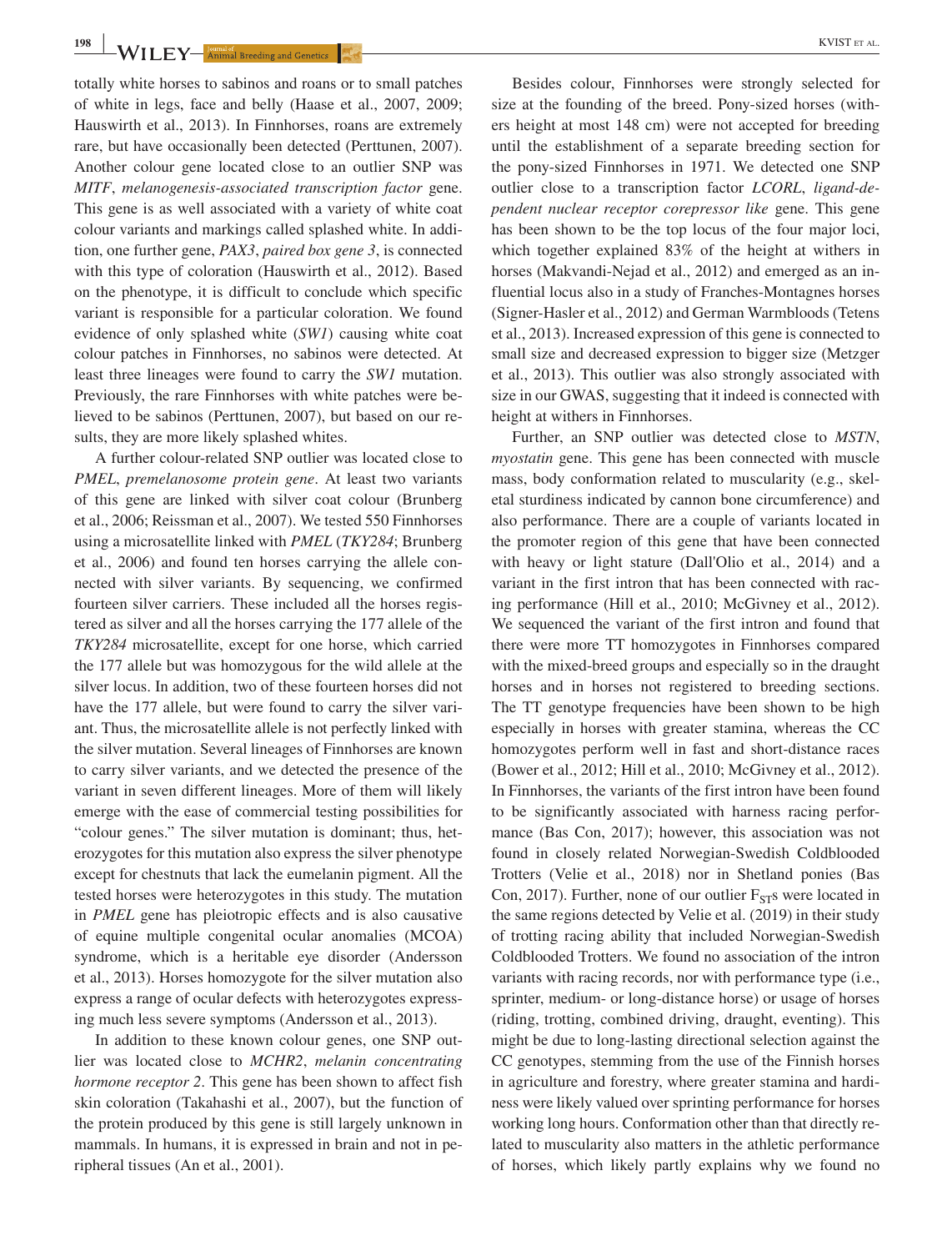association of the intron variants with harness racing records and performance types. After all, a TT homozygote horse with suitable proportional relationships of body and limb segments for speed is almost certainly faster than a CC homozygote horse with an unsuitable conformation for speed from purely biomechanical reasons. Unfortunately, genotypes associated with most "conformation phenotypes" (e.g., relative lengths of limb segments, neck, back, etc.) are still unknown.

The "gait-keeper" gene *DMRT3* has been connected with harness racing performance as well. A premature stop codon in the gene allows alternate gaits, pace and ambling gaits due to its effect on the development of the locomotor network in the spinal cord. This "gaited" phenotype (genotype AA) appears in high frequency in Icelandic horses, famous for their ability to perform four or five gaits (Andersson et al., 2012), and is suggested to originate from mediaeval England (Wutke et al., 2015). It has also been suggested that the "gaited" mutation arose during or soon after the domestication of horses and was later imported to England (Staiger et al., 2017). In a survey of 141 breeds, AA genotypes were frequent in gaited breeds and breeds used for harness trotting (Promerová et al., 2014). In Finnhorses, it has already been shown that AA genotypes perform better in harness racing and CC and CA genotypes have better quality gaits for riding (Jäderkvist et al., 2015) and many individuals are known to show pace in walk or trot, at least occasionally. In Nordic coldblood trotters, AA genotypes were also shown to perform better in harness racing than CA and CC genotypes and they had higher estimated breeding values for trotting performance as well (Jäderkvist et al., 2014). We found indications of selection for this gene in comparisons between breeding sections of trotters and pony-sized horses, higher frequencies of AA genotypes in trotters and draught horses compared with riding and pony-sized horses and higher frequency of CC genotypes in riding and pony-sized horses compared with trotters and draught horses. Compared with the mixed-breed group, CA heterozygotes are more common in Finnhorse, perhaps due to the common gene pool and the "all-around" usage of the breed as a whole. We studied the effect of the genotypes in more detail than previously using the questionnaire with detailed questions related to quality of the walk, trot and canter, and it seemed that the clearest effect is related to the rhythm (beat) of the steps in all gaits. However, there is room for errors, as the questions could not be standardized in any way.

Of the other SNP outliers detected, several were found in regions where genes regulating glucose and other carbohydrate metabolism are located, and many of those have been connected with diabetes in humans (e.g., *SORCS1*, *Sortilin Related VPS10 Domain Containing Receptor 1* in chromosome 1; *CAV1*, *caveolin 1*, *MGAM*, *maltase-glucoamylase* and *MGAM2*, *maltase-glucoamylase 2* in chromosome 4; Table S2). Equine metabolic syndrome (EMS) is a cluster of clinical abnormalities that predispose horses to laminitis,

**EXPLIST ET AL. 199**<br>Animal Breeding and Genetics **Animal Breeding and Genetics NLI EV** 

caused by insulin resistance and/or obesity (Geor, 2008). Many pony and native horse breeds are suggested to have high risk of EMS, likely due to their high metabolic efficiency, leading easily to obesity. Profuse ingestion of carbohydrates, especially starch from pastures, is commonly causing the acute form of laminitis (Katz & Bailey, 2012). Even though there are no studies of prevalence of laminitis in Finnhorses that we are aware of, the breed does gain weight easily and laminitis is not rare.

A common disease in Finnhorses is summer eczema or insect bite hypersensitivity (IBH), an allergic skin condition thought to be caused by biting insects, especially of the genus *Culicoides* (Hallamaa, 2009). This reaction is thought to be mediated mainly through immunoglobulin E (IgE; Wagner, 2015), produced by stimulation of T-cell-derived cytokines (Bos et al., 1992). We found  $F_{ST}$  outliers in regions close to genes associated with immune system and IgE, for example *STAT1* and *STAT2* (*signal transducer and activator of transcription*) genes, *IL23A* (*interleukin 23, alpha subunit p19*), *CLEC5A* (*C-type lectin domain containing 5A*) and *NPSR1* (*neuropeptide S receptor 1*; Table S2). *STAT* genes are present in several homologues in the genome, and in humans, defects, for example in *STAT3* gene, have been connected with hyper-IgE syndrome and atopic dermatitis (Boos et al., 2014; Shuai & Liu, 2003) and *NPSR1* has been proposed to be involved in IgE-mediated diseases in humans, such as allergic eczema and asthma (Acevedo et al., 2017). *CLEC5A* has been connected with innate immunity against several pathogens (Chen et al., 2017) and *IL23A* with inflammation, immune response and cell differentiation and survival (Brocker et al., 2010). However, different studies have detected several and commonly non-overlapping genomic regions that are associated with IBH (e.g., Shrestha et al., 2015) and various results of the association of IgE levels with IBH. For example, in a study of Kladruber horses (an old Czech horse breed) by Vychodilova et al. (2013), there was no difference between IgE levels in IBH affected versus non-affected horses, but in Icelandic horses studied by Wilson et al. (2006), a significant difference was found. This might be due to existence of breed-specific genetic associations (Shrestha et al., 2015). Thus, immune system-related genes found in our study can be regarded as candidate genes worth of detailed studies in relation to the summer eczema in Finnhorses.

Further, our  $F_{ST}$  outlier analyses detected SNPs located in genomic regions containing several olfactory receptor-like genes. Previous studies have found large numbers of non-synonymous variants in horse olfactory receptor (and immunity-related) genes, and these loci have turned up in selection studies as well (e.g., Fawcett et al., 2019; Gurgul et al., 2019; Metzger et al., 2014; Orlando et al., 2013). These genes are assumed to be important in mammalian behaviour—for example to find food and mates and to evaluate the environment (Issel-Tamer & Rine, 1997; Niimura et al., 2014), and they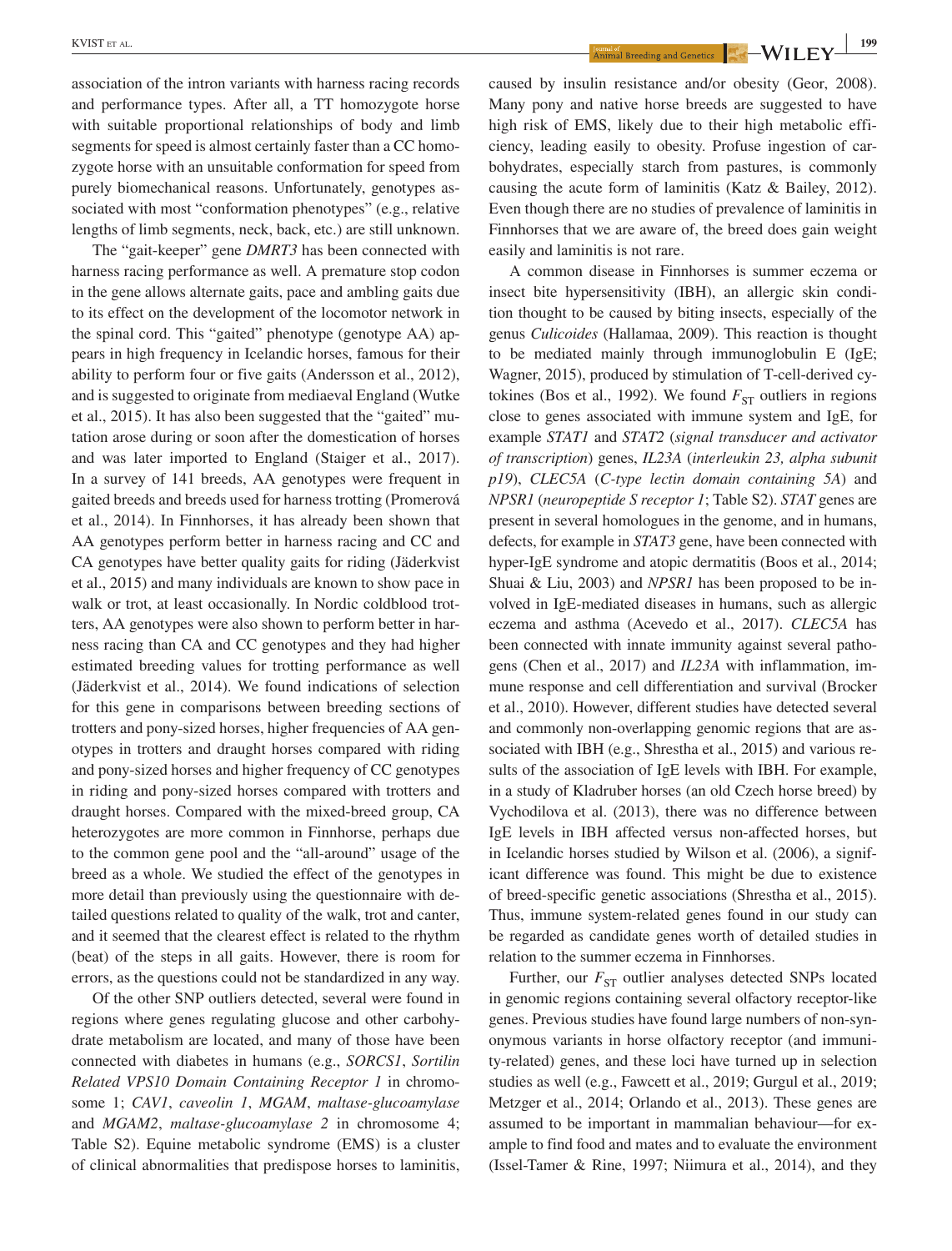seem to appear consistently as targets of selection in equine studies.

## **5** | **CONCLUSIONS**

We found evidence of selection in the Finnhorse when compared to other breeds in several regions of the genome. Many of the genes at these regions affect height, movement, performance, colour, sugar metabolism, immune response and olfaction and are connected with signal transduction, transcriptional regulation, cell death and cellular responses. On the contrary, selection has not yet resulted in strong differentiation among the breeding sections within the breed. We found strong evidence of divergence in one region, where *DMRT3* gene is located, and only between two breeding sections, the harness trotters and pony-sized horses. Thus, selection for over 100 years since the breed was founded has induced differentiation through selection. However, time since foundation of the breeding sections has been too short or selection too weak for differences to emerge. This can also be due to acceptance of new horses into the breeding sections from the common gene pool and acceptance of individuals to more than one breeding section. On the other hand, this practice helps to maintain inbreeding at a lower level and effective population sizes higher than they would be without this practice, which are both matters of concern in the breed.

#### **ACKNOWLEDGEMENTS**

We thank all the horse owners, who provided us samples of their horses, the Oulu Horse Hospital (Oulun Hevosklinikka Oy) and Laura Juntunen for collaborating with sample collection, and Minna Mäenpää from the Finnish Trotting and Breeding Association for helping us to contact some of the horse owners. We are grateful for the priceless help from Soile Alatalo and Hannele Parkkinen-Oinas in the laboratory and for Dr. Ari-Pekka Kvist for the help with IT problems. This study was funded by the Finnish Cultural Foundation and the University of Oulu.

#### **CONFLICT OF INTEREST**

The authors declare no conflict of interest.

#### **DATA AVAILABILITY STATEMENT**

The SNP data are openly available at the European Variation Archive by accession number [PRJEB38010](info:x-wiley/peptideatlas/PRJEB38010) ([https://www.](https://www.ebi.ac.uk/ena/browser/view/PRJEB38010) [ebi.ac.uk/ena/browser/view/PRJEB38010\)](https://www.ebi.ac.uk/ena/browser/view/PRJEB38010).

#### **ORCID**

*Laura Kvist* <https://orcid.org/0000-0002-2108-0172> Johanna Honka<sup> 1</sup><https://orcid.org/0000-0003-2536-5869> *Markku Ni[skan](https://orcid.org/0000-0002-2451-3201)en* <https://orcid.org/0000-0003-4341-146X> *Jouni Aspi* <https://orcid.org/0000-0002-2451-3201>

#### **REFERENCES**

- Ablondi, M., Dadousis, C., Vasini, M., Eriksson, S., Mikko, S., & Sabbioni, A. (2020). Genetic diversity and signatures of selection in a native Italian horse breed based on SNP data. *Animals*, *10*, 1005. <https://doi.org/10.3390/ani10061005>
- Acevedo, N., Ezer, S., Kebede, M. S., Gaertner, V. D., Söderhäll, C., D'Amato, M., Kabesch, M., Melén, E., Kere, J., & Pulkkinen, V. (2017). Neuropeptide S (NPS) variants modify the signaling and risk effects of NPS Receptor 1 (NPSR1) variants in asthma. *PLoS One*, *12*(5), e0176568. <https://doi.org/10.1371/journal.pone.0176568>
- An, S., Cutler, G., Zhao, J. J., Huang, S. G., Tian, H., Li, W., Liang, L., Rich, M., Bakleh, A., Du, J., Chen, J. L., & Dai, K. (2001). Identification and characterization of a melanin-concentrating hormone receptor. *Proceeding of the National Academy of Sciences of the United States of America*, *98*(13), 7576–7581. [https://doi.](https://doi.org/10.1073/pnas.131200698) [org/10.1073/pnas.131200698](https://doi.org/10.1073/pnas.131200698)
- Andersson, L. S., Larhammar, M., Memic, F., Wootz, H., Schwochow, D., Rubin, C.-J., Kalicharan, P., Arnason, T., Wellbring, L., Hjälm, G., Imsland, F., Petersen, J. L., McCue, M. E., Mickelson, J. R., Cothran, G., Ahituv, N., Roepstorff, L., Mikko, S., Vallstedt, A., … Kullander, K. (2012). Mutations in DMRT3 affect locomotion in horses and spinal circuit function in mice. *Nature*, *488*, 642–646. <https://doi.org/10.1038/nature11399>
- Andersson, L. S., Wilbe, M., Viluma, A., Cothran, G., Ekesten, B., Ewart, S., & Lindgren, G. (2013). Equine multiple congenital ocular anomalies and Silver coat colour result from the pleiotropic effects of mutant PMEL. *PLoS One*, *8*(9), e75639. [https://doi.org/10.1371/](https://doi.org/10.1371/journal.pone.0075639) [journal.pone.0075639](https://doi.org/10.1371/journal.pone.0075639)
- Bas Con, L. (2017). The role of myostatin polymorphisms in the Finnhorse and Shetland pony breeds. Master's Thesis. Department of Animal Breeding and Genetics, Faculty of Veterinary Medicine and Animal Sciences, Swedish University of Agricultural Sciences.
- Beale, H., & Ostrander, E. A. (2012). Sizing up dogs. *Current Biology*, *22*(9), R316. <https://doi.org/10.1016/j.cub.2012.02.013>
- Boos, A. C., Hagl, B., Schlesinger, A., Halm, B. E., Ballenberger, N., Pinarci, M., Heinz, V., Kreilinger, D., Spielberger, B. D., Schimke-Marques, L. F., Sawalle-Belohradsky, J., Belohradsky, B. H., Przybilla, B., Schaub, B., Wollenberg, A., & Renner, E. D. (2014). Atopic dermatitis, STAT3- and DOCK8-hyper-IgE syndromes differ in IgE-based sensitization pattern. *Allergy*, *6*(7), 943–953. [https://](https://doi.org/10.1111/all.12416) [doi.org/10.1111/all.12416](https://doi.org/10.1111/all.12416)
- Bos, J. D., Wierenga, E. A., Sillevis Smitt, J. H., van der Heijden, F. L., & Kapsenberg, M. L. (1992). Immune dysregulation in atopic eczema. *Archives of Dermatology*, *128*(11), 1509–1512. [https://doi.](https://doi.org/10.1001/archderm.1992.01680210087014) [org/10.1001/archderm.1992.01680210087014](https://doi.org/10.1001/archderm.1992.01680210087014)
- Bower, M., McGivney, B., Campana, M., Campana, M. G., Gu, J., Andersson, L. S., Barrett, E., Davis, C. R., Mikko, S., Stock, F., Voronkova, V., Bradley, D. G., Fahey, A. G., Lindgren, G., MacHugh, D. E., Sulimova, G., & Hill, E. W. (2012). The genetic origin and history of speed in the thoroughbred racehorse. *Nature Communications*, *3*, 643. <https://doi.org/10.1038/ncomms1644>
- Brocker, C., Thompson, D., Matsumoto, A., Nebert, D. W., & Vasiliou, V. (2010). Evolutionary divergence and functions of the human interleukin (IL) gene family. *Human Genomics*, *5*, 30. [https://doi.](https://doi.org/10.1186/1479-7364-5-1-30) [org/10.1186/1479-7364-5-1-30](https://doi.org/10.1186/1479-7364-5-1-30)
- Brooks, S. A., & Bailey, E. (2005). Exon skipping in the KIT gene causes a Sabino spotting pattern in horses. *Mammalian Genome*, *16*, 893–902. <https://doi.org/10.1007/s00335-005-2472-y>
- Brunberg, E., Andersson, L., Cothran, G., Sandberg, K., Mikko, S., & Lindgren, G. (2006). A missense mutation in PMEL17 is associated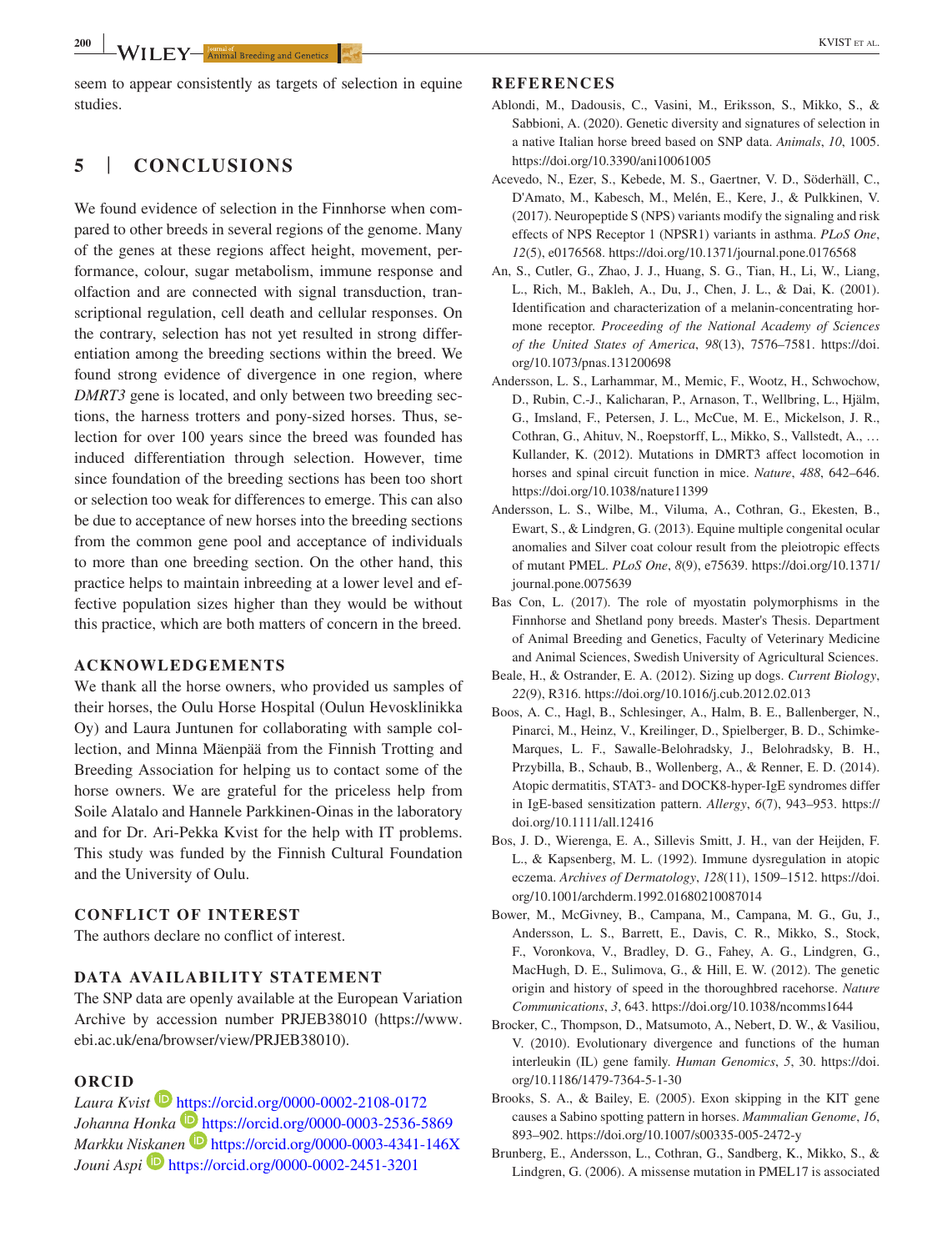**|** KVIST et al. **<sup>201</sup>**

with the Silver coat color in the horse. *BMC Genetics*, *7*, 46. [https://](https://doi.org/10.1186/1471-2156-7-46) [doi.org/10.1186/1471-2156-7-46](https://doi.org/10.1186/1471-2156-7-46)

- Chang, C. C., Chow, C. C., Tellier, L. C. A. M., Vattikuti, S., Purcell, S. M., & Lee, J. J. (2015). Second-generation PLINK: Rising to the challenge of larger and richer datasets. *GigaScience*, *4*, 7. [https://doi.](https://doi.org/10.1186/s13742-015-0047-8) [org/10.1186/s13742-015-0047-8](https://doi.org/10.1186/s13742-015-0047-8)
- Chen, S. T., Li, F. J., Hsu, T. Y., Liang, S. M., Yeh, Y. C., Liao, W. Y., Chou, T. Y., Chen, N. J., Hsiao, M., Yang, W. B., & Hsieh, S. L. (2017). CLEC5A is a critical receptor in innate immunity against Listeria infection. *Nature Communications*, *8*, 299. [https://doi.](https://doi.org/10.1038/s41467-017-00356-3) [org/10.1038/s41467-017-00356-3](https://doi.org/10.1038/s41467-017-00356-3)
- Cieslak, M., Reissmann, M., Hofreiter, M., & Ludwig, A. (2011). Colours of domestication. *Biological Reviews of the Cambridge Philosophical Society*, *86*(4), 885–899. [https://doi.](https://doi.org/10.1111/j.1469-185X.2011.00177.x) [org/10.1111/j.1469-185X.2011.00177.x](https://doi.org/10.1111/j.1469-185X.2011.00177.x)
- Dall'Olio, S., Wang, Y., Sartori, C., Fontanesi, L., & Mantovani, R. (2014). Association of myostatin (MSTN) gene polymorphisms with morphological traits in the Italian Heavy Draft horse breed. *Livestock Science*, *160*, 29–36. [https://doi.org/10.1016/j.](https://doi.org/10.1016/j.livsci.2013.12.002) [livsci.2013.12.002](https://doi.org/10.1016/j.livsci.2013.12.002)
- Do, K.-T., Lee, J.-H., Lee, H.-K., Kim, J., & Park, K.-D. (2014). Estimation of effective population size using single-nucleotide polymorphism (SNP) data in Jeju horse. *Journal of Animal Science and Technology*, *56*, 28.<https://doi.org/10.1186/2055-0391-56-28>
- Excoffier, L., Hofer, T., & Foll, M. (2009). Detecting loci under selection in a hierarchically structured population. *Heredity*, *103*, 285– 298. <https://doi.org/10.1038/hdy.2009.74>
- Excoffier, L., & Lischer, H. E. L. (2010). Arlequin suite ver 3.5: A new series of programs to perform population genetics analyses under Linux and Windows. *Molecular Ecology Resources*, *10*(3), 564– 567. <https://doi.org/10.1111/j.1755-0998.2010.02847.x>
- Fages, A., Hanghøj, K., Khan, N., Gaunitz, C., Seguin-Orlando, A., Leonardi, M., McCrory Constantz, C., Gamba, C., Al-Rasheid, K. A. S., Albizuri, S., Alfarhan, A. H., Allentoft, M., Alquraishi, S., Anthony, D., Baimukhanov, N., Barrett, J. H., Bayarsaikhan, J., Benecke, N., Bernáldez-Sánchez, E., … Orlando, L. (2019). Tracking five millennia of horse management with extensive ancient genome time series. *Cell*, *177*, 1419–1435.e31. [https://doi.](https://doi.org/10.1016/j.cell.2019.03.049) [org/10.1016/j.cell.2019.03.049](https://doi.org/10.1016/j.cell.2019.03.049)
- Fawcett, J. A., Sato, F., Sakamoto, T., Iwasaki, W. M., Tozaki, T., & Innan, H. (2019). Genome-wide SNP analysis of Japanese Thoroughbred racehorses. *PLoS One*, *14*, e0218407. [https://doi.](https://doi.org/10.1371/journal.pone.0218407) [org/10.1371/journal.pone.0218407](https://doi.org/10.1371/journal.pone.0218407)
- Finnish Trotting and Breeding Association (2017). *Suomenhevosen jalostusohjesääntö*. [https://www.hippos.fi/jalostus\\_ja\\_nayttelyt/](https://www.hippos.fi/jalostus_ja_nayttelyt/jalostusohjesaannot/jalostusohjesaanto_suomenhevosille) [jalostusohjesaannot/jalostusohjesaanto\\_suomenhevosille](https://www.hippos.fi/jalostus_ja_nayttelyt/jalostusohjesaannot/jalostusohjesaanto_suomenhevosille) (Breeding regulations of the Finnhorse). Visited 21.2. 2020. In Finnish.
- Foll, M., & Gaggiotti, O. E. (2008). A genome scan method to identify selected loci appropriate for both dominant and codominant markers: A Bayesian perspective. *Genetics*, *180*(2), 977–993. [https://doi.](https://doi.org/10.1534/genetics.108.092221) [org/10.1534/genetics.108.092221](https://doi.org/10.1534/genetics.108.092221)
- Frantz, L. A. F., Bradley, D. G., Larson, G., & Orlando, L. (2020). Animal domestication in the era of ancient genomics. *Nature Reviews Genetics*, *21*, 449–460. <https://doi.org/10.1038/s41576-020-0225-0>
- Geor, R. J. (2008). Metabolic predispositions to laminitis in horses and ponies: Obesity, insulin resistance and metabolic syndromes. *Journal of Equine Veterinary Science*, *28*(12), 753–759. [https://doi.](https://doi.org/10.1016/j.jevs.2008.10.016) [org/10.1016/j.jevs.2008.10.016](https://doi.org/10.1016/j.jevs.2008.10.016)
- Grilz-Segera, G., Reiter, S., Neuditschko, M., Wallner, B., Rieder, S., Leeb, T., Jagannath, V., Mesarič, M., Cotman, M., Pausch, H.,

Lindgren, G., Velie, B., Horna, M., Brem, G., & Druml, T. (2020). A genome-wide association analysis in Noriker horses identifies a SNP associated with roan coat color. *Journal of Veterinary Science*, *88*, 102950.<https://doi.org/10.1016/j.jevs.2020.102950>

- Gurgul, A., Jasielczuk, I., Semik-Gurgul, E., Pawlina-Tyszko, K., Stefaniuk-Szmukier, M., Szmatoła, T., Polak, G., Tomczyk-Wrona, I., & Bugno-Poniewierska, M. (2019). A genome-wide scan for diversifying selection signatures in selected horse breeds. *PLoS One*, *14*, e0210751.<https://doi.org/10.1371/journal.pone.0210751>
- Haase, B., Brooks, S. A., Schlumbaum, A., Azor, P. J., Bailey, E., Alaeddine, F., Mevissen, M., Burger, D., Poncet, P.-A., Rieder, S., & Leeb, T. (2007). Allelic heterogeneity at the equine KIT locus in dominant white horses. *Plos Genetics*, *3*, e195. [https://doi.](https://doi.org/10.1371/journal.pgen.0030195) [org/10.1371/journal.pgen.0030195](https://doi.org/10.1371/journal.pgen.0030195)
- Haase, B., Brooks, S. A., Tozaki, T., Burger, D., Poncet, P.-A., Rieder, S., Hasegawa, T., Penedo, C., & Leeb, T. (2009). Seven novel KIT mutations in horses with white coat colour phenotypes. *Animal Genetics*, *40*(5), 623–629.<https://doi.org/10.1111/j.1365-2052.2009.01893.x>
- Hallamaa, R. E. (2009). Characteristics of equine summer eczema with emphasis on differences between Finnhorses and Icelandic horses in a 11-year study. *Acta Veterinaria Scandinavica*, *51*, 29. [https://doi.](https://doi.org/10.1186/1751-0147-51-29) [org/10.1186/1751-0147-51-29](https://doi.org/10.1186/1751-0147-51-29)
- Hauswirth, R., Haase, B., Blatter, M., Brooks, S. A., Burger, D., Drögemüller, C., Gerber, V., Henke, D., Janda, J., Jude, R., Magdesian, K. G., Matthews, J. M., Poncet, P.-A., Svansson, V., Tozaki, T., Wilkinson-White, L., Penedo, M. C. T., Rieder, S., & Leeb, T. (2012). Mutations in MITF and PAX3 cause "Splashed White" and other white spotting phenotypes in horses. *PLoS Genetics*, *8*, e1002653. <https://doi.org/10.1371/journal.pgen.1002653>
- Hauswirth, R., Jude, R., Haase, B., Bellone, R. R., Archer, S., Holl, H., Brooks, S. A., Tozaki, T., Penedo, M. C. T., Rieder, S., & Leeb, T. (2013). Novel variants in the KIT and PAX3 genes in horses with white spotted coat colour phenotypes. *Animal Genetics*, *44*(6), 763– 765. <https://doi.org/10.1111/age.12057>
- Hill, E. W., Gu, J., Eivers, S. S., Fonseca, R. G., McGivney, B. A., Govindarajan, P., Orr, N., Katz, L. M., & MacHugh, D. (2010). A sequence polymorphism in MSTN predicts sprinting ability and racing stamina in Thoroughbred horses. *PLoS One*, *5*, e8645. [https://](https://doi.org/10.1371/journal.pone.0008645) [doi.org/10.1371/journal.pone.0008645](https://doi.org/10.1371/journal.pone.0008645)
- Huang, D. W., Sherman, B. T., & Lempicki, R. A. (2009). Systematic and integrative analysis of large gene lists using DAVID Bioinformatics Resources. *Nature Protocols*, *4*, 44–57. [https://doi.org/10.1038/](https://doi.org/10.1038/nprot.2008.211) [nprot.2008.211](https://doi.org/10.1038/nprot.2008.211)
- Issel-Tamer, L., & Rine, J. (1997). The evolution of mammalian olfactory receptor genes. *Genetics*, *145*(1), 185–195.
- Jäderkvist, F. K., Johansson, L., Mäenpää, M., Mykkänen, A., Andersson, L. S., Velie, B. D., Andersson, L., Árnason, T., & Lindgren, G. (2015). Different DMRT3 genotypes are best adapted for harness racing and riding in Finnhorses. *Journal of Heredity*, *106*(6), 734–740. <https://doi.org/10.1093/jhered/esv062>
- Jäderkvist, K., Andersson, L. S., Johansson, A. M., Árnason, T., Mikko, S., Eriksson, S., Andersson, L., & Lindgren, G. (2014). The DMRT3 'Gait keeper' mutation affects performance of Nordic and Standardbred trotters. *Journal of Animal Science*, *92*(10), 4279– 4286.<https://doi.org/10.2527/jas.2014-7803>
- Jansen, T., Forster, P., Levine, M. A., Oelke, H., Hurles, M., Renfrew, C., Weber, J., & Olek, K. (2002). Mitochondrial DNA and the origins of the domestic horse. *Proceedings of the National Academy of Sciences of the United States of America*, *16*, 10905–10910. [https://](https://doi.org/10.1073/pnas.152330099) [doi.org/10.1073/pnas.152330099](https://doi.org/10.1073/pnas.152330099)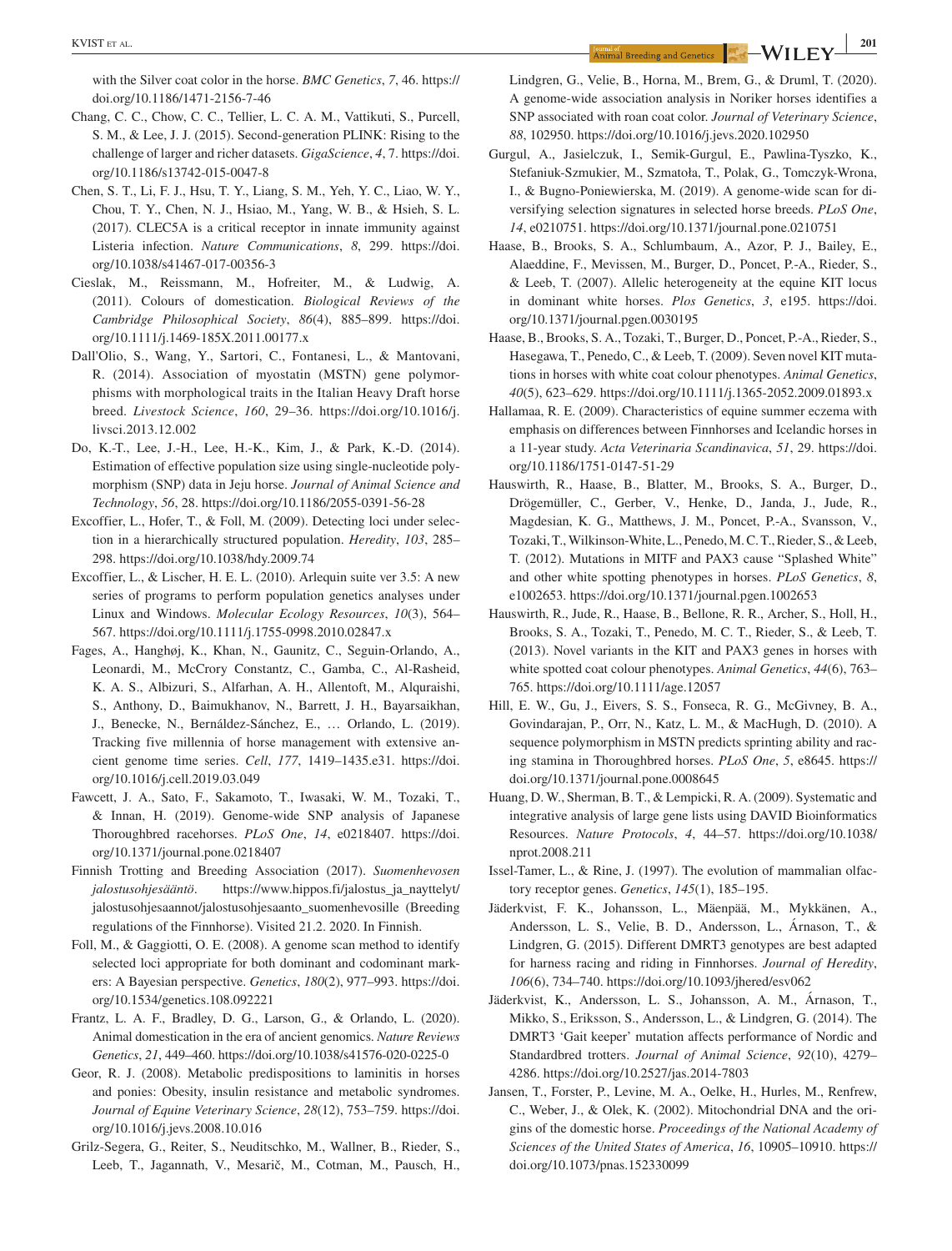- Jasielczuk, I., Gurgul, A., Szmatoła, T., Semik-Gurgul, E., Pawlina-Tyszko, K., Stefaniuk-Szmukier, M., Polak, G., Tomczyk-Wrona, I., & Bugno-Poniewierska, M. (2020). Linkage disequilibrium, haplotype blocks and historical effective population size in Arabian horses and selected Polish native horse breeds. *Livestock Science*, *239*, 104095.<https://doi.org/10.1016/j.livsci.2020.104095>
- Katz, L. M., & Bailey, S. R. (2012). A review of recent advances and current hypotheses on the pathogenesis of acute laminitis. *Equine Veterinary Journal*, *44*(6), 752–761. [https://doi.](https://doi.org/10.1111/j.2042-3306.2012.00664.x) [org/10.1111/j.2042-3306.2012.00664.x](https://doi.org/10.1111/j.2042-3306.2012.00664.x)
- Kvist, L., Niskanen, M., Mannermaa, K., Wutke, S., & Aspi, J. (2019). Genetic variability and history of a native Finnish horse breed. *Genetics Selection Evolution*, *51*, 35. [https://doi.org/10.1186/s1271](https://doi.org/10.1186/s12711-019-0480-8) [1-019-0480-8](https://doi.org/10.1186/s12711-019-0480-8)
- Librado, P., Gamba, C., Gaunitz, C., Der Sarkissian, C., Pruvost, M., Albrechtsen, A., Fages, A., Khan, N., Schubert, M., Jagannathan, V., Serres-Armero, A., Kuderna, L. F. K., Povolotskaya, I. S., Seguin-Orlando, A., Lepetz, S., Neuditschko, M., Thèves, C., Alquraishi, S., Alfarhan, A. H., … Orlando, L. (2017). Ancient genomic changes associated with domestication of the horse. *Science*, *356*(6336), 442–445.<https://doi.org/10.1126/science.aam5298>
- Ludwig, A., Pruvost, M., Reissmann, M., Benecke, N., Brockmann, G. A., Castanos, P., Cieslak, M., Lippold, S., Llorente, L., Malaspinas, A.-S., Slatkin, M., & Hofreiter, M. (2009). Coat color variation at the beginning of horse domestication. *Science*, *324*(5926), 485. <https://doi.org/10.1126/science.1172750>
- Makvandi-Nejad, S., Hoffman, G. E., Allen, J. J., Chu, E., Gu, E., Chandler, A. M., Loredo, A. I., Bellone, R. R., Mezey, J. G., Brooks, S., & Sutter, N. B. (2012). Four loci explain 83% of size variation in the horse. *PLoS One*, *7*, e39929. [https://doi.org/10.1371/journ](https://doi.org/10.1371/journal.pone.0039929) [al.pone.0039929](https://doi.org/10.1371/journal.pone.0039929)
- McGivney, B. A., Browne, J. A., Fonseca, R. G., Katz, L. M., Machugh, D. E., Whiston, R., & Hill, E. W. (2012). MSTN genotypes in Thoroughbred horses influence skeletal muscle gene expression and racetrack performance. *Animal Genetic*, *43*(6), 810–812. [https://doi.](https://doi.org/10.1111/j.1365-2052.2012.02329.x) [org/10.1111/j.1365-2052.2012.02329.x](https://doi.org/10.1111/j.1365-2052.2012.02329.x)
- Metallinos, D. L., Bowling, A. T., & Rine, J. (1998). A missense mutation in the endothelin-B receptor gene is associated with lethal white foal syndrome: An equine version of Hirschsprung disease. *Mammalian Genome*, *9*, 426–431. [https://doi.org/10.1007/s0033](https://doi.org/10.1007/s003359900790) [59900790](https://doi.org/10.1007/s003359900790)
- Metzger, J., Schrimpf, R., Philipp, U., & Distl, O. (2013). Expression levels of LCORL are associated with body size in horses. *PLoS One*, *8*, e56497.<https://doi.org/10.1371/journal.pone.0056497>
- Metzger, J., Tonda, R., Beltran, S., Agueda, L., Gut, M., & Distl, O. (2014). Next generation sequencing gives an insight into the characteristics of highly selected breeds versus non-breed horses in the course of domestication. *BMC Genomics*, *15*, 562. [https://doi.](https://doi.org/10.1186/1471-2164-15-562) [org/10.1186/1471-2164-15-562](https://doi.org/10.1186/1471-2164-15-562)
- Mignon-Grasteau, S., Boissy, A., Bouix, J., Faure, J.-M., Fisher, A. D., Hinch, G. N., Jensen, P., Le Neindre, P., Mormède, P., Prunet, P., Vandeputte, M., & Beaumont, C. (2005). Genetics of adaptation and domestication in livestock. *Livestock Production Science*, *93*(1), 3–14. <https://doi.org/10.1016/j.livprodsci.2004.11.001>
- Niimura, Y., Matsui, A., & Touhara, K. (2014). Extreme expansion of the olfactory receptor gene repertoire in African elephants and evolutionary dynamics of orthologous gene groups in 13 placental mammals. *Genome Research*, *24*, 1485–1496. [https://doi.](https://doi.org/10.1101/gr.169532.113) [org/10.1101/gr.169532.113](https://doi.org/10.1101/gr.169532.113)
- Ojala, I. (1997). Yleishevoskantakirja, yritys suomalaisen sotilasratsun kehittämiseksi. In M. Palokangas, I. Ojala, P. Mikkola & J. Valve (Eds.), *Ratsuväen Vuosikirja II* (pp. 55–65). Ratsumieskilta ry. In Finnish.
- Ojala, I. (2007). Suomalainen hevonen ja suomenhevonen sotilashevosena. In M. Saastamoinen (Ed.), *Suomenhevonen* (pp. 17–32). Gummerus Kirjapaino Oy. In Finnish.
- Ojala, M., Peltonen, T., & Saastamoinen, M. (2007). Suomenhevosen jalostus. In M. Saastamoinen (Ed.), *Suomenhevonen* (pp. 127–162). Gummerus Kirjapaino Oy. In Finnish.
- Orlando, L., Ginolhac, A., Zhang, G., Froese, D., Albrechtsen, A., Stiller, M., Schubert, M., Cappellini, E., Petersen, B., Moltke, I., Johnson, P. L. F., Fumagalli, M., Vilstrup, J. T., Raghavan, M., Korneliussen, T., Malaspinas, A.-S., Vogt, J., Szklarczyk, D., Kelstrup, C. D., … Willerslev, E. (2013). Recalibrating Equus evolution using the genome sequence of an early Middle Pleistocene horse. *Nature*, *499*, 74–78. <https://doi.org/10.1038/nature12323>
- Peltonen, M. (2014). Kantakirjahevonen. In S. Savikko (Ed.), *Suomenhevonen – arjen sankari* (pp. 87–99). Amanita. In Finnish.
- Perttunen, E. (2007). Suomenhevosen värit. In M. Saastamoinen (Ed.), *Suomenhevonen* (pp. 108–124). Gummerus Kirjapaino Oy. In Finnish.
- Petersen, J. L., Mickelson, J. R., Cothran, E. G., Andersson, L. S., Axelsson, J., Bailey, E., Bannasch, D., Binns, M. M., Borges, A. S., Brama, P., da Câmara Machado, A., Distl, O., Felicetti, M., Fox-Clipsham, L., Graves, K. T., Guérin, G., Haase, B., Hasegawa, T., Hemmann, K., … McCue, M. E. (2013). Genetic diversity in the modern horse illustrated from genome-wide SNP Data. *PLoS One*, *8*, e54997.<https://doi.org/10.1371/journal.pone.0054997>
- Petersen, J. L., Mickelson, J. R., Rendahl, A. K., Valberg, S. J., Andersson, L. S., Axelsson, J., Bailey, E., Bannasch, D., Binns, M. M., Borges, A. S., Brama, P., da Câmara Machado, A., Capomaccio, S., Cappelli, K., Cothran, E. G., Distl, O., Fox-Clipsham, L., Graves, K. T., Guérin, G., … McCue, M. E. (2013). Genome-wide analysis reveals selection for important traits in domestic horse breeds. *PLoS Genetics*, *9*, e1003211. [https://doi.org/10.1371/journ](https://doi.org/10.1371/journal.pgen.1003211) [al.pgen.1003211](https://doi.org/10.1371/journal.pgen.1003211)
- Promerová, M., Andersson, L. S., Juras, R., Penedo, M. C., Reissmann, M., Tozaki, T., Bellone, R., Dunner, S., Hořín, P., Imsland, F., Imsland, P., Mikko, S., Modrý, D., Roed, K. H., Schwochow, D., Vega-Pla, J. L., Mehrabani-Yeganeh, H., Yousefi-Mashouf, N., Cothran, E. G., … Andersson, L.(2014). Worldwide frequency distribution of the 'Gait keeper' mutation in the DMRT3 gene. *Animal Genetics*, *45*(2), 274–282.<https://doi.org/10.1111/age.12120>
- Purcell, S., & Chang, C. (2018). *PLINK 1.9*. [www.cog-genomics.org/](http://www.cog-genomics.org/plink/1.9/) [plink/1.9/](http://www.cog-genomics.org/plink/1.9/)
- Purcell, S., Neale, B., Todd-Brown, K., Thomas, L., Ferreira, M. A. R., Bender, D., Maller, J., Sklar, P., de Bakker, P. I. W., Daly, M. J., & Sham, P. C. (2007). PLINK: A toolset for whole-genome association and population-based linkage analysis. *American Journal of Human Genetics*, *81*(3), 559–575.<https://doi.org/10.1086/519795>
- Raudsepp, T., Finno, C. J., Bellone, R. R., & Petersen, J. L. (2019). Ten years of the horse reference genome: Insights into equine biology, domestication and population dynamics in the post-genome era. *Animal Genetics*, *50*(6), 569–597.<https://doi.org/10.1111/age.12857>
- Reissman, M., Bierwolf, J., & Brockman, G. A. (2007). Two SNPs in the SILV gene are associated with silver coat colour in ponies. *Animal Genetics*, *38*(1), 1–6. [https://doi.](https://doi.org/10.1111/j.1365-2052.2006.01553.x) [org/10.1111/j.1365-2052.2006.01553.x](https://doi.org/10.1111/j.1365-2052.2006.01553.x)